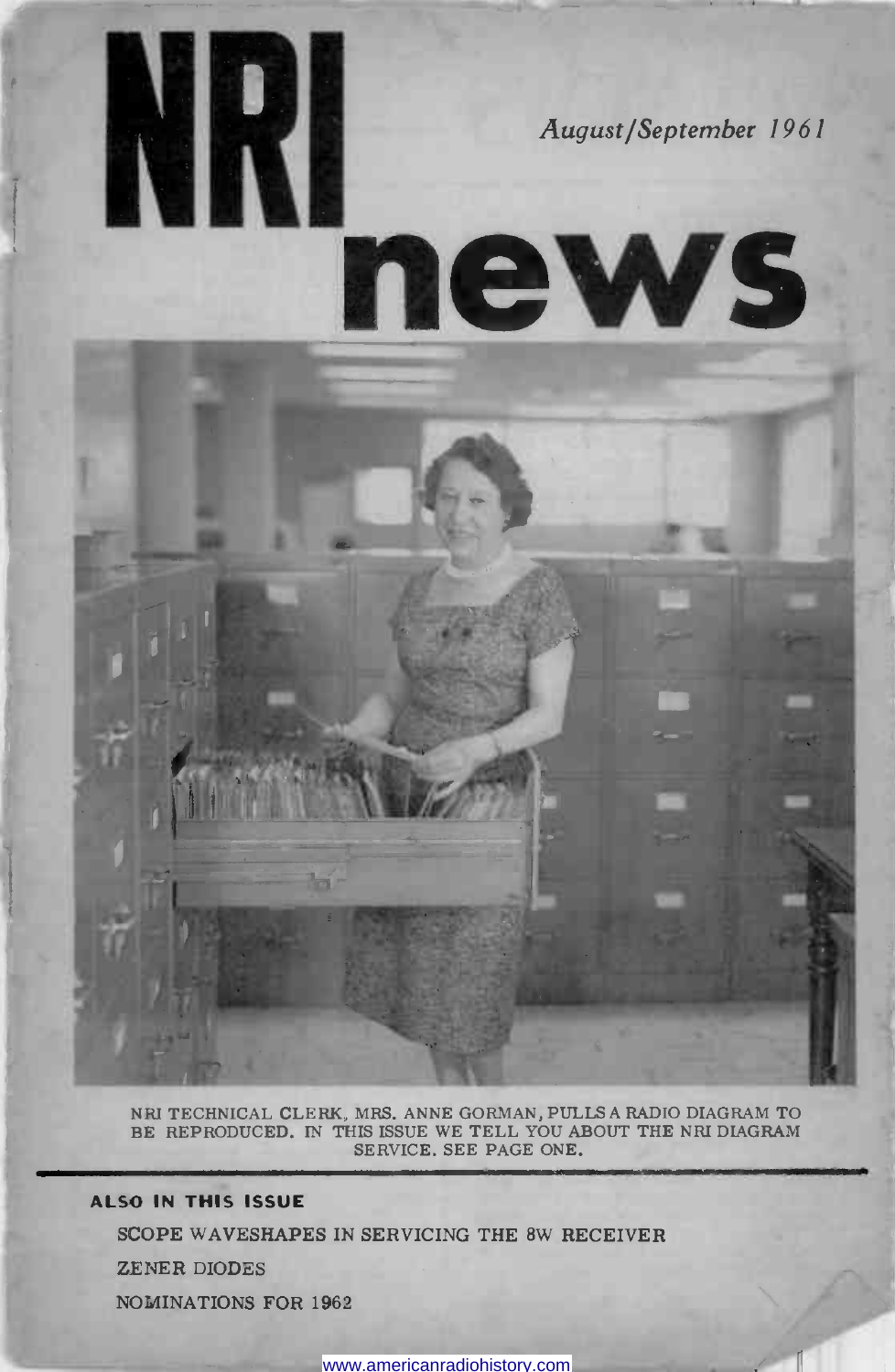# $NRI NEWS$   $\longrightarrow$   $VOL. 19; NO. 10$

AUGUST/SEPTEMBER 1961

## **Contents**

| The NRI Diagram ServicePage 1                  |
|------------------------------------------------|
| Scope Waveshapes In Servicing                  |
|                                                |
| NRI Alumni News<br>Nominations for 1962Page 24 |
|                                                |

## T. E. Rose Editor J. B. Straughn Technical Editor E. M. Goolsby J. A. Jordan Publication Editors L. L. Menne Editor Emeritus Published every other

month by the National Radio Institute, 3939 Wiscon-sin Ave., Washington 16, D. C. Subscription \$1.00 a year. Printed in U.S.A. Second class postage paid at Washington, D. C.

## $Editorial:$  COMMON SENSE

We have all heard the remark that "so and so Common sense tells us to substitute is a very capable guy" and seems to be able to at a time and to check the effect on p solve problems with ease and without tearing ance afte his hair, or making things more complicated by failing to use common sense.

The electronics technician, in particular, needs to use a great deal of common sense as well as technical skill when troubleshooting a circuit. The design engineer, too, must consider what is expected of his product, what its worth and its practical value. Many of these individuals are perfectionists and consider what they themselves want rather than what is wanted by the consumer. So they "set their sights" to the development of a product that becomes very costly and complex.

We have known TV service technicians that<br>failed to recognize the need for common sense by going overboard in substituting tubes as a cure-all for circuit malfunctions. In many cases, this technique actually compounds the difficulty in making a correct analysis.

Set performance goes from bad to worse. This is a common occurrence when the technician pulls all the tubes at once and substitutes a new set. The ailing stage can easily be lost in the shuffle and the trouble can be made even more difficult to locate.

Common sense tells us to substitute one tube at a time and to check the effect on perform-

Webster defines common sense as "sound, ordinary sense; good judgment." We can't take an educational course in common sense. We either have it, or we don't. If we think before we leap  $-$  we are practicing common

<sup>I</sup>like to remember the words of a little old gentleman who once said:

"Finding a solution to a problem is not difficult, but finding a solution to a problem that does not create other problems is difficult."

> J. E. Smith Founder

IT IS A FUNNY THING about life: If you refuse to accept anything but the best, you very often get it.

W. Somerset Maugham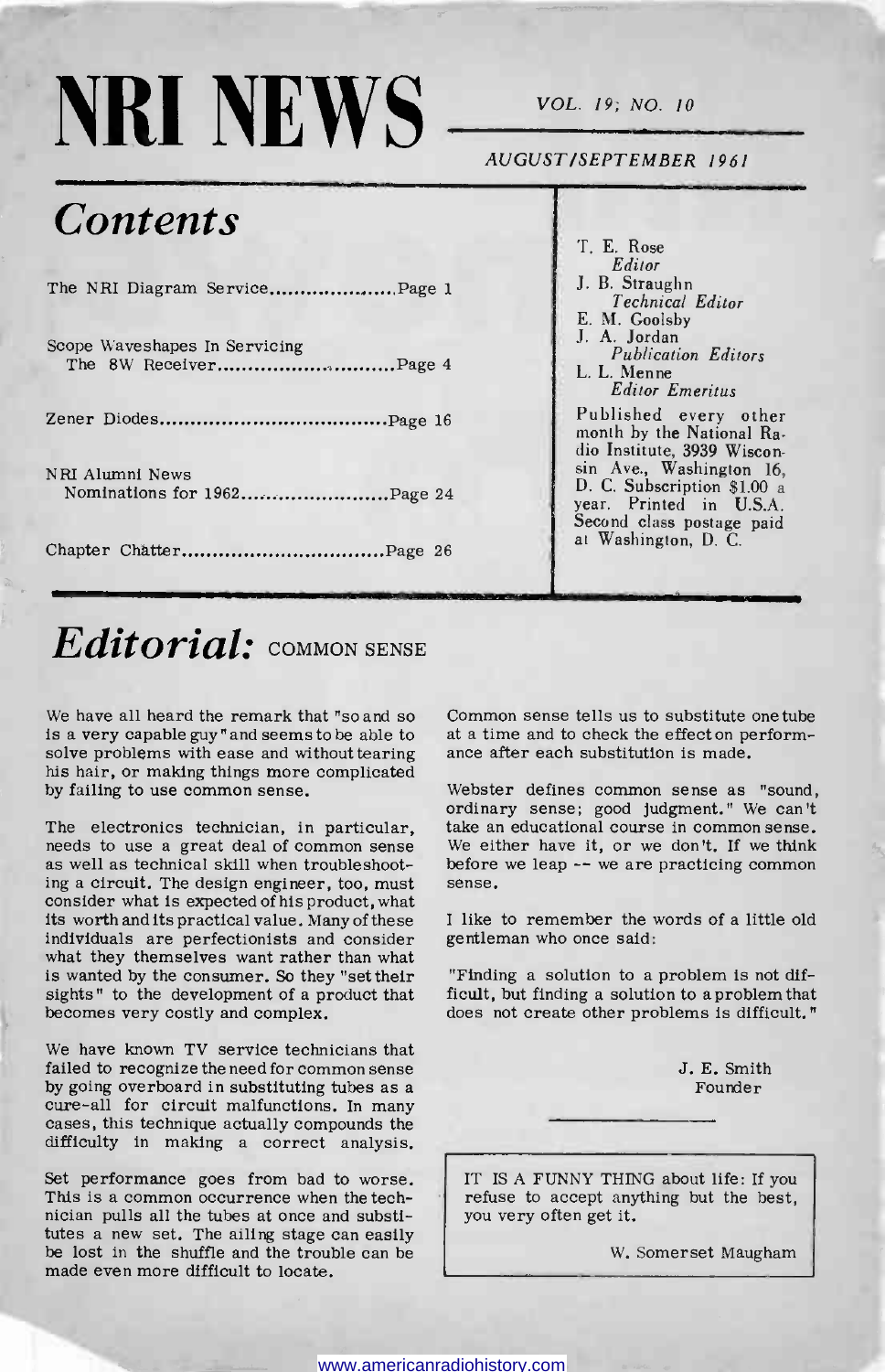

## The NRI Diagram Service

By Dale Stafford

## NRI Consultant

Dale Stafford

Our "Cover Girl" this issue is Mrs. Anne Gorman, our Technical Clerk and "Keeper of the Files." What's she looking for ? A diagram. we might have to give him some general in-If we have it, you can bet Anne will find it. And if it is a diagram of a radio or TV set, we probably have it.

Our collection goes back almost to the first days of radio. If you, gentle reader, are as young as I'd like to be again, we have diayoung as I'd like to be again, we have dia-<br>grams of sets you have probably never seen and may never see. In fact, he is apt to feel that we are<br>and may never see. They were made and used trying to brush him off if we don' before you were born. Most of them are worn out and gone. One of them still shows up oc- casionally, though, so we hang onto the diagrams.

One of these old timers is shown in the schematic diagram in Fig. 1. This is not the "grandfather" of this group - we have some diagrams older than this one.

Our file of diagrams marches right down<br>through the years to include those that went on sale a few months ago. We have tried to make it as complete as possible.

There are two purposes of our diagram collection. First, It serves as a source of inforlection. First, it serves as a source of infor-<br>mation for us and, second, it makes it possible insision to duplicate almost all the diagrams<br>for us to supply diagrams to our students and we have. Copies are made in a well graduates.

Many of the letters we receive concern a drawing, or other printed or written material.<br>particular radio or TV receiver. A student may write that a tube is missing from his set, When we get an order for a diagram, our copy may write that a tube is missing from his set, When we get an order for a diagram, our copy a resistor has charred beyond recognition, or a capacitor has lost its markings. He wants mailed out to the student, and the origi to know the tube type or the value of the part, or perhaps the set operates poorly or not at all and he wants help in finding the trouble.

We usually give him the help or information he needs without a diagram. In some cases, formation and let him try to apply it to his particular difficulty. This is fine for the man who has had enough experience to know his way around in a radio or television receiver. He needs only a push in the right direction. However, this might not be of much help if

For this reason, we like to have a diagram<br>for every set we are asked about. When we<br>have one, we can do a better job of answering<br>the letters we receive. In many cases, we may be able to point out the exact cause for the trouble or narrow the possibilities down to two or three components.

Quite often one of our students or graduates would like to obtain a diagram for a radio or TV receiver. We are glad to supply these whenever we can -- and that is most of the time.

mission to duplicate almost all the diagrams chines to copy almost any kind of diagram,

is taken from the files, a copy is made and mailed out to the student, and the original is returned to our files.

Fig. 2 shows Miss Elizabeth Mast seated at

Page O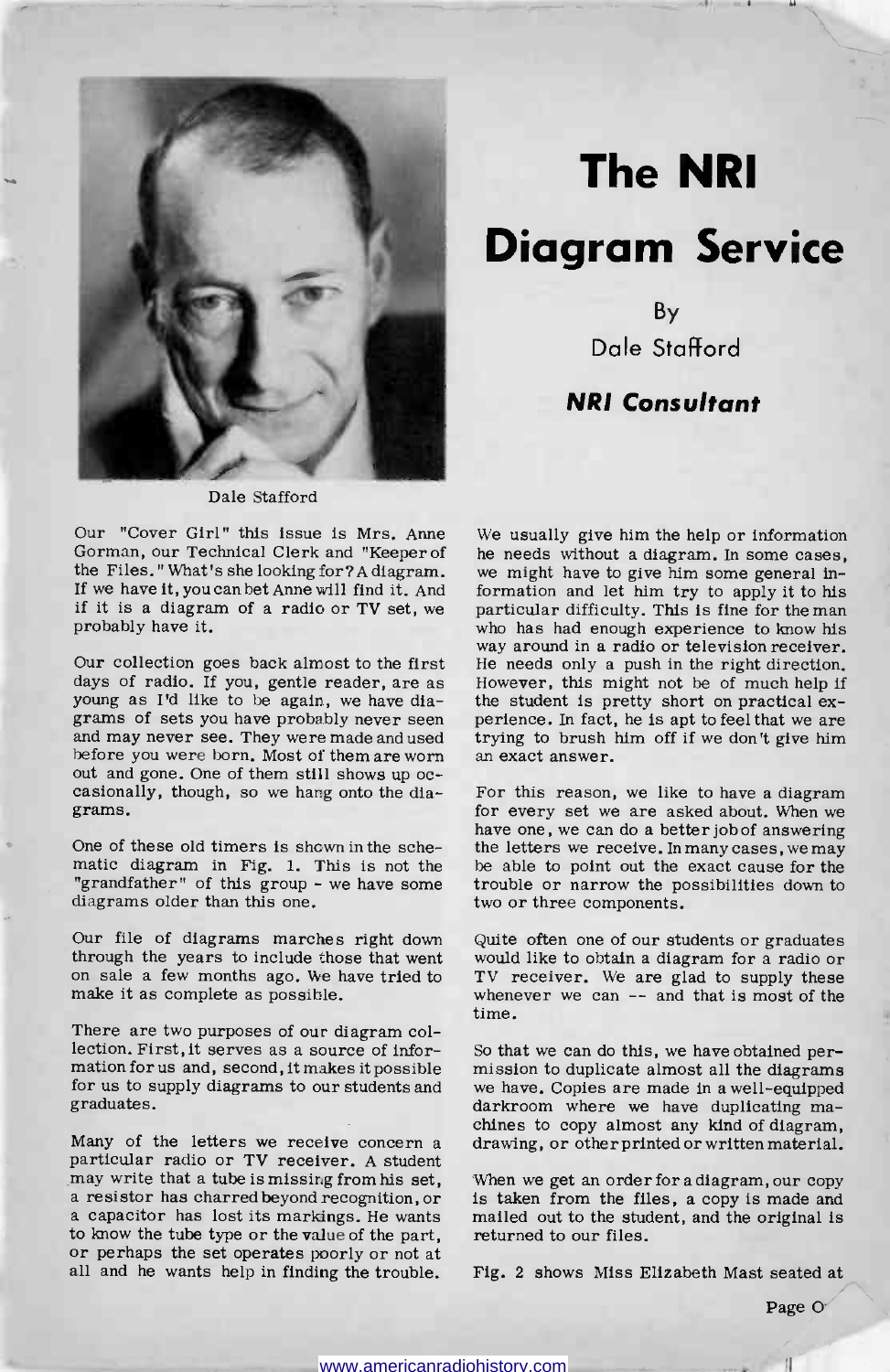

FIG. 1. Schematic diagram of Model 5M3. (Courtesy Crosley Radio Corp.)

one of the duplicating machines called the "Rocket". Along with the many other tasks they perform to keep The School running smoothly, she and Mrs. Gorman handle the diagram requests we receive. To them belongs the major portion of the credit for the success of our Diagram Service.

There is one thing that I would like to emphasize -- we are not in the diagram publishing business. Our Diagram Service is just that - a service for our students and graduates.

We are equipped to make single copies of a great many diagrams. Diagram publishing houses, on the other hand, are equipped to make thousands of copies of one particular diagram. Thus, we couldn't hope to compete with these companies, even if we wanted to which we don't. Our primary interest is teaching.

We charge fifty cents for a radio diagram and \$1 for a TV diagram. This is just about the least we can charge and hope to break even.<br>Should you want one diagram, or a dozen, or more, we are happy to furnish them. If, however, you want to build up a complete file of all available radio and TV diagrams, it would be cheaper for you to buy diagrams put out by companies in that business.

These are available at your local radio wholesaler or from big mail order houses dealing<br>inelectronic equipment, such as Allied Radio or Lafayette Radio. They are published in sets and bound volumes by Howard W. Sams Co. and in bound volumes by Supreme Publications. The Rider Co. used to publish both radio and TV diagrams in bound volumes. Their

TV Manuals are still available and a lot of the radio manuals can be found second-hand in good condition.

When you order a diagram, be sure to give us the make and model number of the receiver. By doing so, you can make sure your order is filled promptly and properly.

In some cases, you may find a chassis number instead of, or in addition to, the model number. This is especially true with TV receivers. Some manufacturers use the same chassis with only minor changes for several models. Give the chassis number if you find one, but look for a model number too and include it also if one is located.



FIG. 2. Duplicating a radio diagram on the "Rocket".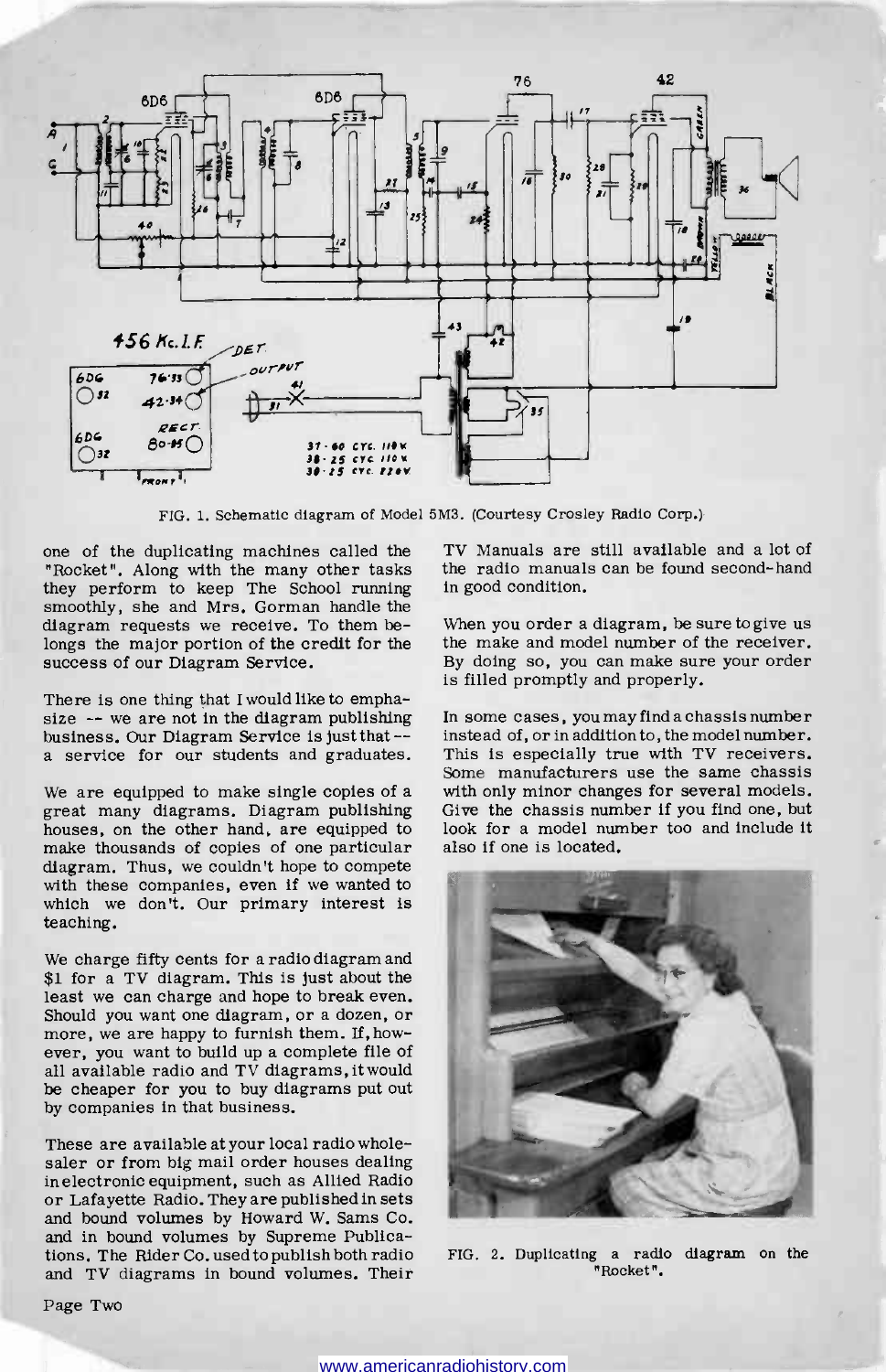It sometimes helps to include the serial number, if known. Sometimes there is a pro-<br>duction change that applies to all sets of one model above a certain serial number. Thus, we may be able to send you this change if it applies to your set.

the model number -- is not much help in locating the proper diagram. Try to find a model sign equipment on paper that doesn't have a number -- that is what we need.

manufacturer's name and list the tubes used in the set. It is often helpful to make a rough sketch showing the tube locations. With this information, we can locate the diagram for<br>your receiver if we have it. It takes a lot more time than when we have the model number, circuit or a circuit modification unless we though, so look hard for that number, won't know that someone has wired it up and tried though, so look hard for that number, won't you?

In an attempt to be helpful, students often<br>list various part numbers from the set, such as those on i-f transformers, output transformers, speakers, etc. We appreciate their efforts but this doesn't do much good. Manufacturers buy these parts by the carload and may use the same type of part in a dozen different receivers.

Having ducked the subject as long as possible, we will now take up something that sometimes presents quite a problem. We get many requests for diagrams besides those for radio Sometimes, though, our best efforts are un-<br>and TV receivers. and TV receivers.

Some are for standard circuits we know or can find in any good reference book. Others are for commercial equipment for which we can obtain diagrams. Others, however, involve working out new circuits or modifying existing equipment. In some cases, the student is not quite sure just what kind of a circuit he wants. He has an idea he would like to see carried out, he feels that a circuit could be designed for this purpose, and he wants us to design the circuit.

Sometimes, a request of this sort "puts us in a bit of a hole ". We don't ever want to refuse a man any help we can give him. At the same time, we certainly don 't want to see him stuck with a circuit that won't work properly. If we beam signals through space about three times send him a diagram for a circuit and it works as far as any telemetry system yet flown. perfectly when he wires it up, everything is rosy. He'll be pleased and happy and he'll think we are about the greatest guys on earth. If, however, he spends several dollars for parts and a lot of weary hours putting them<br>together and the circuit doesn't work just right, he is going to be pretty unhappy with it -- and with us.

diagram, he is quite likely to get the idea we just don't want to take the time and trouble to help him.

paper. Unfortunately, life is not that simple.<br>However, the serial number alone -- without Even a design engineer who devotes his life If you can't find the model number, tell us the omitted or voltages have to be changed. This Things would be easy if a circuit always worked the same on a chassis as it does on Even a design engineer who devotes his life to this work doesn't expect, or hope, to defew "bugs" to be worked out when it is wired up. Sometimes a part has to be added or happens with practically every piece of electronic equipment that is designed and is due to manufacturing variations in the parts used.

> For this reason, we don't like to furnish a new it out to be sure it works. In this connection, our file of technical magazines is invaluable. Often we can find an article on the exact circuit the student wants. In this case, the circuit will have been tried out by the author, and possibly by one of the editors, to be sure it is practical. More important, the magazine will usually have a record of any trouble that any of its readers ran into in building the circuit and a letter to the magazine will get this information if the student gets into trouble. When we can find information like this, we are glad to pass it along to the student.

Sometimes, though, our best efforts are undent. When this happens, we just have to hope he understands that we would help him if we could.

Well, that's the NRI Diagram Service. It is yours to use if you need it. If you have a complete file of radio and TV diagrams, we're happy that you are so fortunate. If you need help in locating some particular diagram, drop us a letter. We'll certainly help you if we can.

## NEW TELEMETRY SYSTEM

PHILADELPHIA, Pa. -- An experimental version of a new telemetry system has been completed here that is expected to be able to beam signals through space about three times This comparison includes Pioneer V, the U.S. solar satellite that last year exceeded all records by sending signals to Earth from millions of miles out.

systems now in use with about one-tenth the<br>On the other hand, if we don't send him a power requirements. The telemetry system is one of a family of communication systems called "Synchrolink" that will transmit data the same distance as power requirements.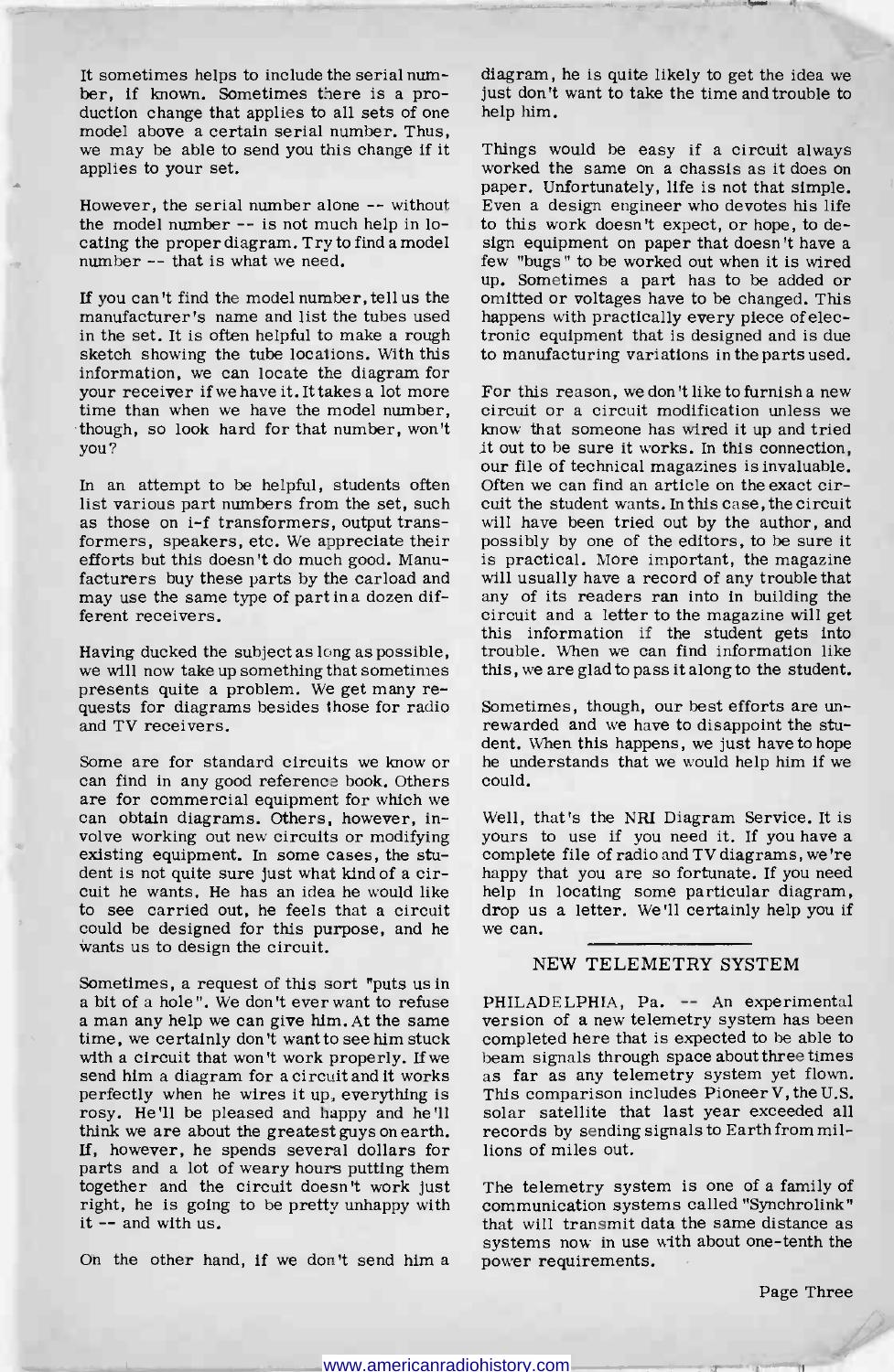

## Scope Waveshapes in Servicing the 8W Receiver

By Joseph Schek NRI Consultant

The acknowledged key to rapid TV service trace the signal in the video chain is to feed trouble analysis is the oscilloscope. A scope a signal into the antenna terminals of the TV is an unusually effective TV service instrument for isolating the faulty stage by rapidly analyzing its operating waveforms.

To show how this is done, we are going to use the popular NRI Model 250 TV Oscilloscope in conjunction with the NRI Model 8W TV training receiver. The scope and receiver are shown in Figs. 1 and 2, respectively.

The oscilloscope is always used as a signal tracer to visually display the shape, frequency, and amplitude of the video, sync, and sweep signals. By knowing beforehand what a normal scope pattern looks like, a stage with a circuit fault can be readily isolated by its distorted or off-frequency waveshapes.

The basis of this TV service technique is sound because those stages having no fault will show normal waveshapes, but the stage that is defective will be quickly detected by its distorted signal output. Another reason why this TV servicing procedure is very important is that all TV receivers, regardless of make or model, have virtually identical waveforms at corresponding circuit points.

For our scope tests, we will take each major section of the 8W separately and trace its normal waveforms. Then we will see how faulty stages are isolated by analyzing the trouble symptoms and using the oscilloscope to find the defective stage or circuit.

Fig. 3 is a schematic diagram showing the stages in the 8W video chain from the tuner to the picture tube. The relationship of the stages in the video chain to each other and to the remaining sections can be seen in the 8W block diagram of Fig. 4.

The basic procedure in using the scope to

trace the signal in the video chain is to feed receiver and check its waveform at each circuit point - usually the control grid and plate of each stage.

The starting point is the output of the tuner. This is located at the control grid of the first video i-f amplifier. The best signal to use is the signal from the local TV station but in weak signal areas you can feed a modulated rf signal from a signal generator into the antenna terminals and follow it through the receiver.

FIG. 1. The NRI Model 250 oscilloscope.

Page Four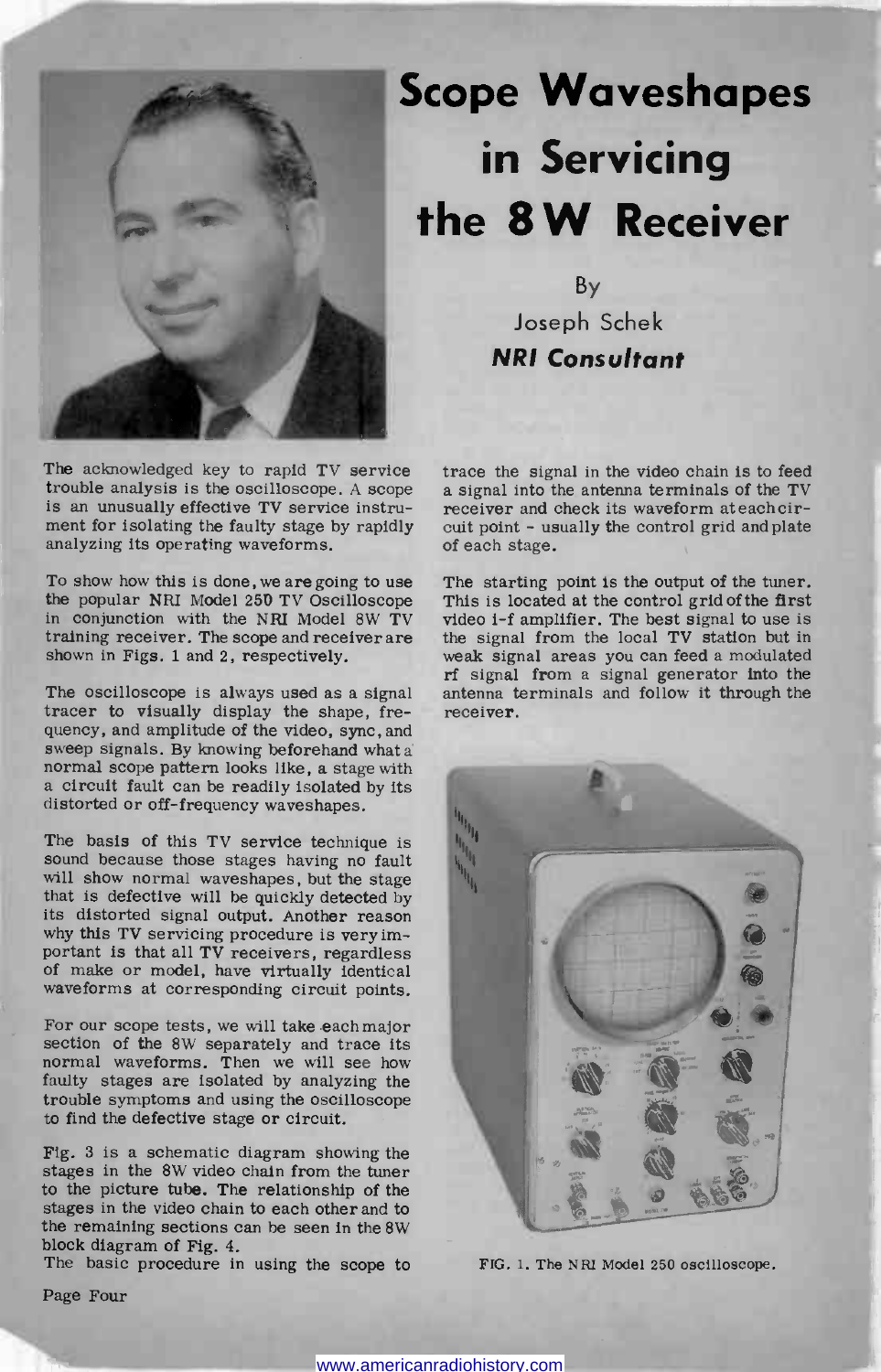

FIG. 2. The NRI 8W Receiver.

However, if a signal from a signal generator instead of from a station is used, a stage defect that is distorting the signal may not be so readily apparent.

Regardless of whether you use the signal from a bout .12.<br>
a TV station or a signal from a signal gener-<br>
ator, the procedure is the same. Simply start At the 8W, hook the cable ground clip to a<br>
following the signal throu tracing it from the tuner, through the video lug or anywhere on the lead of R55 connect $i-f$  stages, the video detector, and video am-<br>plifier to the picture tube cathode or control the clip attached here for all of the tests.<br>grid - whichever element is coupled to the Switch on your 8W, which should be work grid - whichever element is coupled to the video amplifier output.

## SCOPING THE 8W VIDEO I-F STAGES

When an oscilloscope is used as a signal Bring the probe tip firmly in contact with hole tracer in the video i-f stages, a detector (de-  $12$  of the printed circuit board. Now carefully modulator) probe must be used with the signal in the video i-f stages is an rf signal, it must be detected (demodulated) so that its modulation components (video and sync information) can be applied to the scope input and observed on the CRT.

A demodulator probe called the Signal Tracing Probe is included in the complete probe kit of the Model 250 Oscilloscope. This probe kit is shown in Fig. 5.

Once you have connected the detector probe

output to the 250 scope input terminals - using<br>the special cable supplied with the probe kit<br>- turn the Vertical Gain Controls to the maxi-<br>mum sensitivity position; VERTICAL AT-TENUATOR to 1X and VERTICAL GAIN to about .12.

convenient B- point. The tuner chassis ground ing to this lug is satisfactory. You will leave the clip attached here for all of the tests. normally, and adjust it to the strongest local channel, Turn on your Model 250 and set the SWEEP SELECTOR to its 15-100 position.

Bring the probe tip firmly in contact with hole trols until you see one or two 60-cycle field patterns. These will be similar to Fig. 6.

In most strong signal areas you will be able to pick up this signal at the input of the first video 1-f in practically all receivers. However, in a very weak signal area, you may be unable to pick up a usable scope signal until you reach the output (plate) of the last video i-f stage.

After getting the signal at the input (hole 12)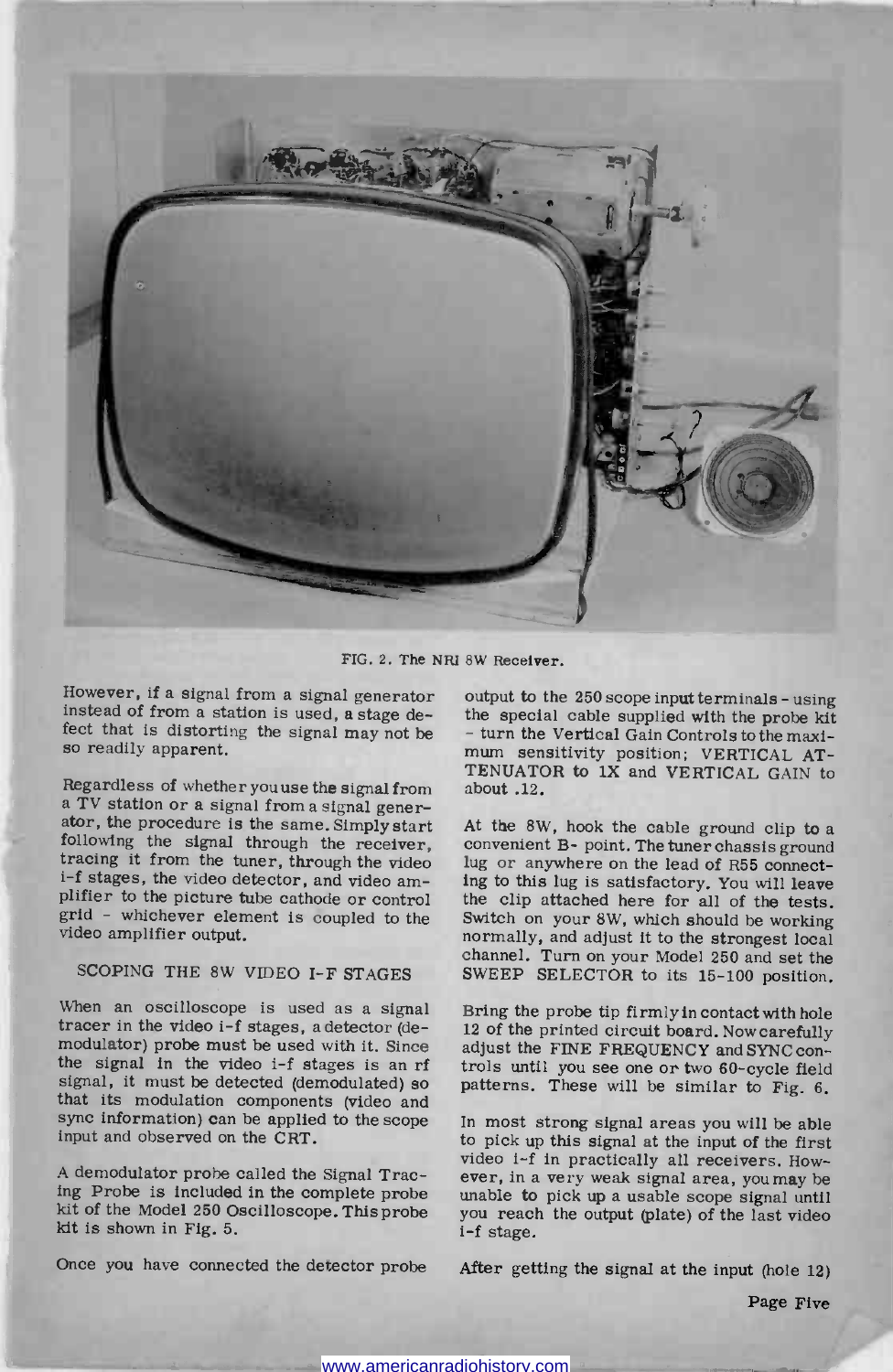

FIG. 3. 8W video chain.

of V1, move the detector probe tip to the terminal (Y) of the primary of L1 which connects to plate pin 5. This is the output of the first video i-f.

You will see the same waveform as at the input (control grid) but with considerably greater amplitude - about seven times greater. The video, blanking, and sync signals of the com- posite waveform will also have sharper detail. We next move the probe to the i-f transformer secondary terminal (R) which connects to the grid at pin 2 of V2A. The waveform here will be practically identical to that of the primary, indicating normal transformer coupling to the input of the second video i-f stage.

The signal at the output of this stage is next checked. Bring the probe tip to the primary  $termina$  $(0)$  that connects to the plate at pin 6. If you see the picture on the screen "wash out" and only "grass" on the CRT screen with the probe tip at terminal O, use a 3000-ohm,  $1/2$ -watt resistor in series with the probe tip between it and terminal O. This will serve to minimize loading of this circuit by the probe. Just tightly wrap one lead of the resistor around the probe tip and touch the end of the other lead to terminal O.

The scope will show a clear field pattern indicating a normal signal gain of about 7 times. By checking the signal in the secondary of L2 at terminal B, you will have "scoped" all video i-f waveforms up to the input of the video detector.

### THE VIDEO DETECTOR

The video detector demodulates the video 1-f signal. In other words, the signal fed into pin 7 of detector stage V2B is an rf signal (carrier) with the video-sync information superimposed on it. This process called modulation takes place at the TV station.

The detector output signal at pin 8 is a video-<br>sync signal less the rf carrier. This demodulated video-sync signal can be applied directly to the scope input, while an undetected signal cannot.

Incidentally, the scope rf Signal Tracing Probe employs a video diode detector circuit to strip the i-f carrier, leaving only the video-<br>sync modulation for the scope input.

To check the receiver video detector and amplifier stages, remove the SIGNAL TRAC-ING PROBE and attach the DIRECT TESTING PROBE. You should see the same composite<br>signal with no increase in amplitude at pin 8 as is present at the detector input  $--$  pin 7 of V2B.

"zesff-77-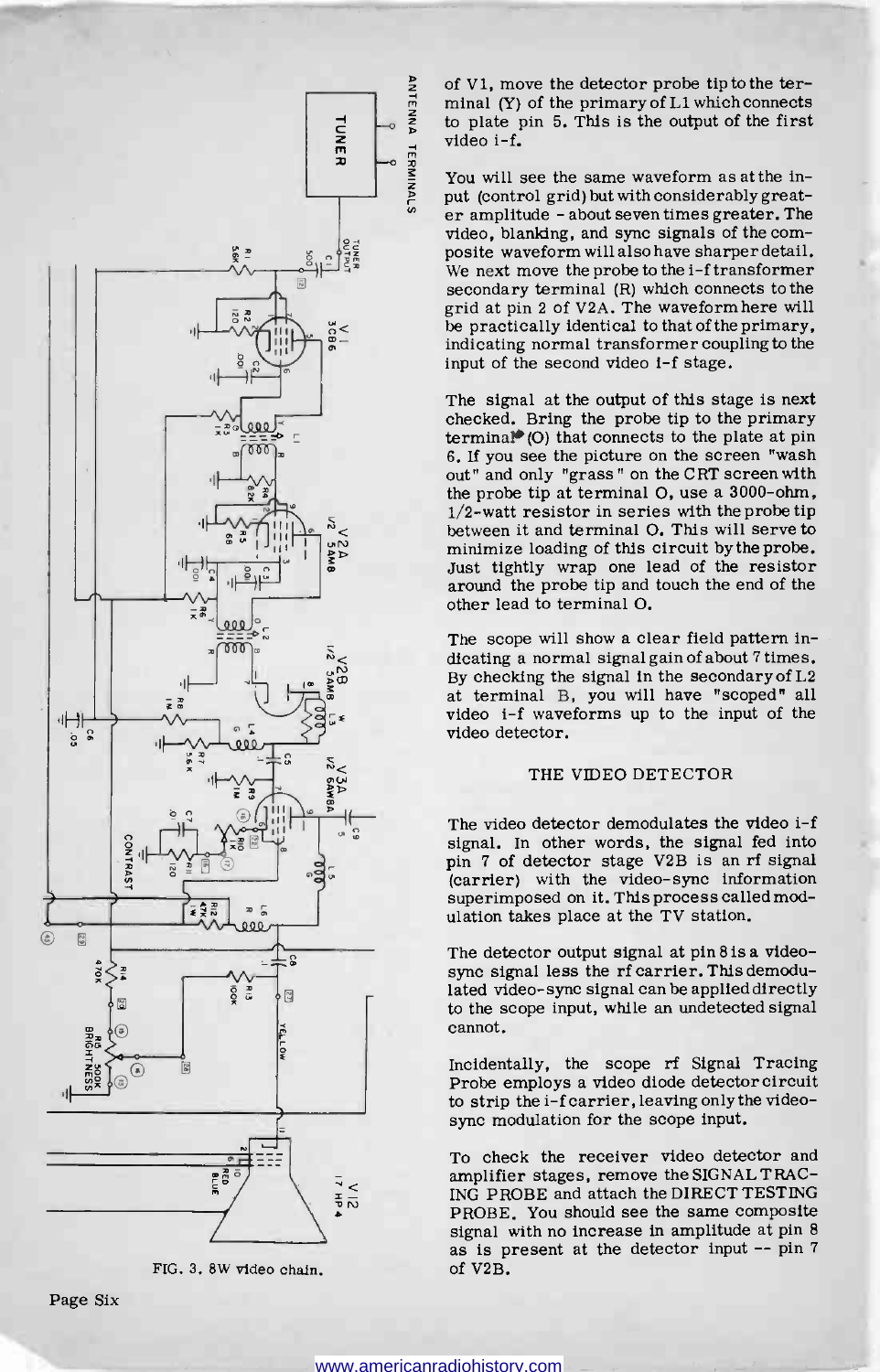

FIG. 4. Receiver block diagram (8W).

Failure to obtain this demodulated signal indicates that the video detector is not working. plifter stage, bring the probe tip to any part<br>This might be due to a defective tube (or a contract the printed board circuit going to pin 7 defective crystal) if one is used in the detector circuit or one of the components used in the detector stage may be defective.

### THE VIDEO AMPLIFIER

In the video amplifier, V3A, the 250 scope is used for signal tracing with the DIRECT TESTING PROBE since the signal has already been demodulated by the video detector. In addition, since the signal amplitude should be to 2" pattern by adjusting the vertical atten-<br>reasonably high at the output of the videode-<br>uator to its  $100 \times$  position. The gain of a norreasonably high at the output of the video detector, you should be able to use this signal from the TV station even in a weak signal area. If the signal is so weak at the video amplifier (pin 7) that you are unable to pick up any signal with the scope, the chances are you will be unable to obtain a satisfactory picture on the receiver.

To trace the signal through the 8W video am-(control grid) of V3A. Do not use the 3000ohm resistor for video amplifier tests. The pattern will be identical to that present at the output of the video detector, having passed through coupling condenser C5.

With a normal signal at the grid, move the probe tip to the plate (pin 9) and observe this signal greatly amplified. You will probably need to reduce the scope input to keep a 1" to 2" pattern by adjusting the vertical attenmally operating video amplifier will be from 20 to 30 times.



FIG. 5. Complete probe kit for use with NRI 250 Scope.



FIG. 6. Field pattern.

Page Seven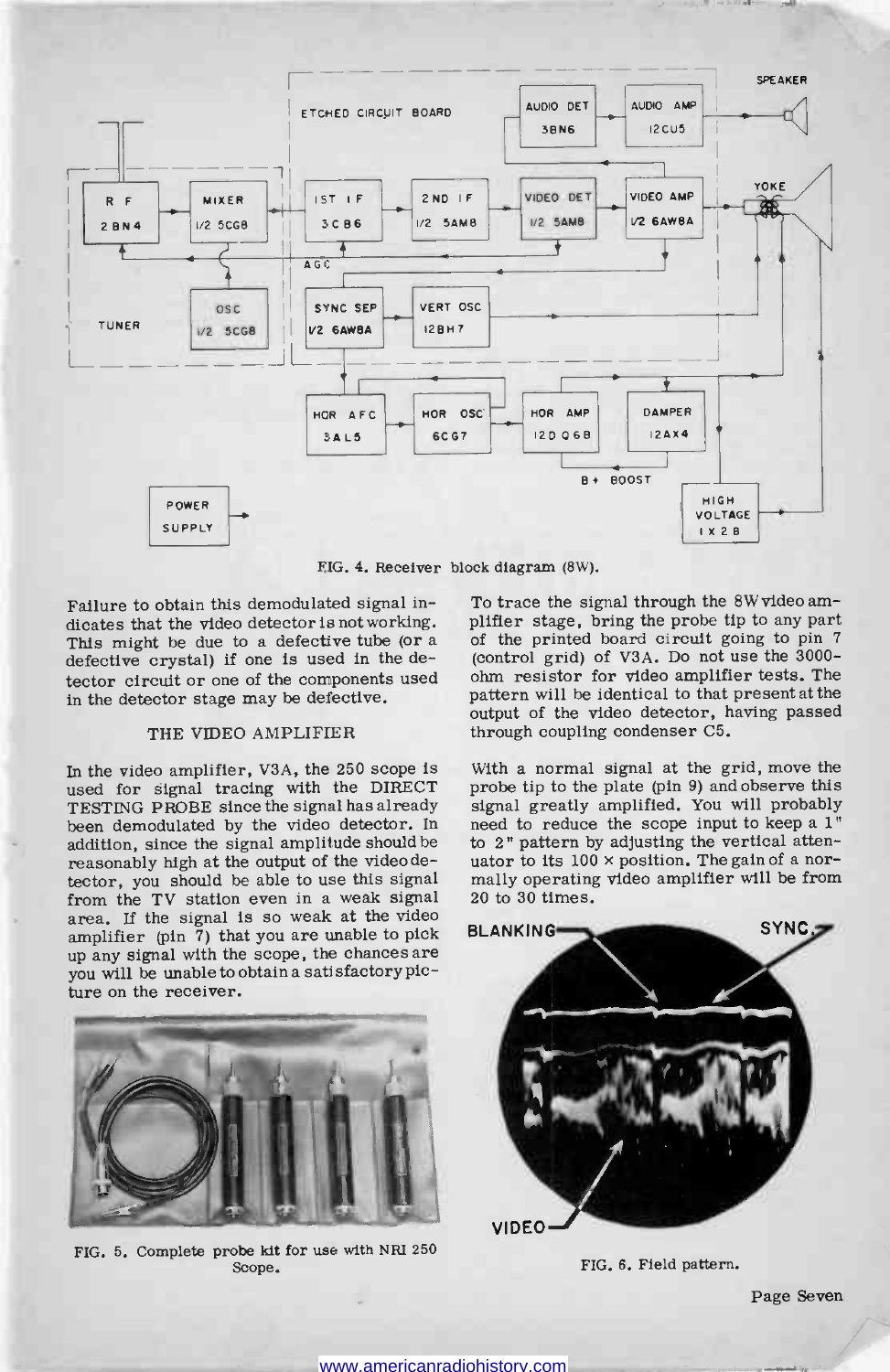In addition, the signal on the scope should be<br>inverted as compared with the video amplifier for signal at the input first, then scoping the  $\beta$ signal at pin 7. Remember that there is a 180-degree phase shift in a conventional amplifier stage. If the video amplifier section uses two stages as shown in Fig. 7, you should check the grid of the first tube, and check the plate of that tube, and then check the grid of by the scope. For example, if a good signal the second tube and finally the plate of the second video amplifier. In this way you can quickly trace the signal through the entire video amplifier section and locate the stage in which the signal is being lost, weakened, or distorted.

After observing a normal waveform at the plate circuit of V3A, we would move the probe to the video amplifier circuit which connects to the picture tube. In the 8W, this would be at circuft board hole 27. The signal will be identical to that at the video amplifier plate, having passed through coupling condenser C8. for signal at the input first, then scoping the output at the plate. Any distortion, lack of normal gain or absence of signal is immediately seen and the faulty stage pinpointed.

Bad coupling circuits can be quickly isolated is seen at the video detector output (pin 8 of V2B) but none at the input (pin 7), L3 and C5 would be suspected. Move the scope probe to the other end of L3. Lack of signal shows this peaking coil to be open. Presence of a signal shows the peaking coil to be good and C5 to be faulty.

### SIGNAL TRACING WITH THE 250 SCOPE IN THE 8W SYNC AND SWEEP SECTIONS



Fig. 8 shows the 8W sync, sweep and flyback

FIG. 7. Typical 2-stage video amplifier.

### EFFECT-TO-CAUSE REASONING

in conjunction with effect-to-cause reasoning to isolate the defect quickly.

For example, suppose you have raster but no<br>sound or video in the 8W. By effect-to-cause The 8W uses a section of the 6AW8 tube as the<br>reasoning, you can immediately isolate the sync separator-amplifier stage. The scope defect to a stage in the video chain. In a strong will show the regular composite video-sync signal area, you may be able to pick up a local signal similar to Fig. 6 at the grid (pin 2) of TV signal at the input of Vi, If you cannot, the at pin 5.

Where the signal is present and stronger at the plate, this stage is operating normally. cessive video reach the sweep oscillators, However, if the signal is weak or not present, they will not respond completely to the care-<br>the cathode (R2) or decoupling resistor ( cause, this procedure definitely nails down the trouble to the first video i-f.

Page Eight

transformer circuit.

Very often scope signal tracing can be used<br>in Conjunction with effect-to-cause reasoning service technician relies almost exclusively In troubleshooting or testing sync and sweep on his oscilloscope to reveal the operation of these circuits in these stages.

tuner is at fault. If you can, go on to the plate signal, the remaining output signal of the separator is at pin 5. The 8W uses a section of the 6AW8 tube as the signal similar to Fig.  $6$  at the grid (pin 2) of V3B. Due to the desired clipping of the video signal, the remaining output signal of the sep-

> This action is important because, should exthey will not respond completely to the carefully timed sync signal pulses. Instead, the sweep oscillators will only intermittently sync in and the result can be erratic rolling and horizontal pulling.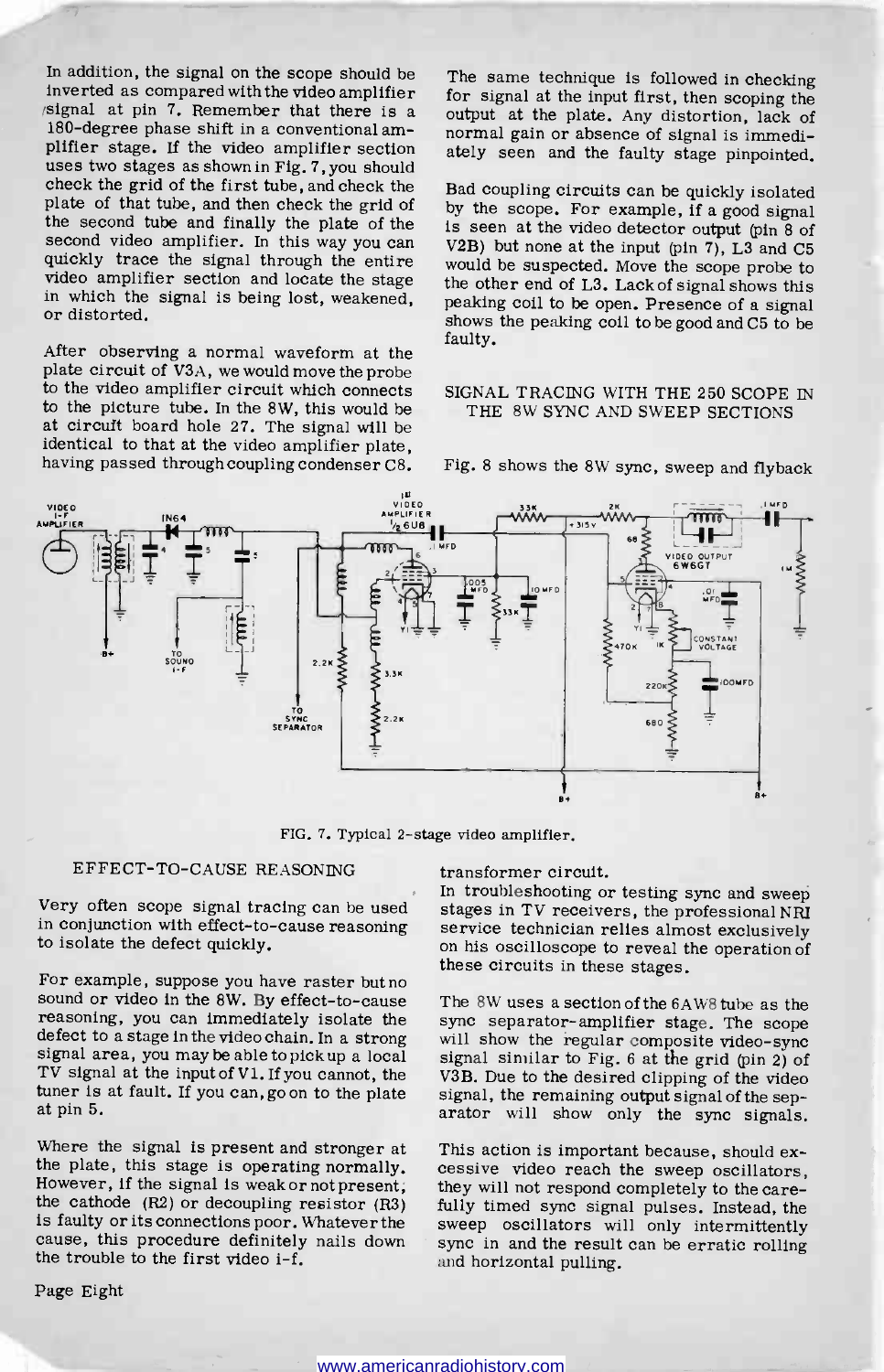

FIG. 8. Sync and sweep sections of 8W Receiver.

Page Nine

www.americanradiohistory.com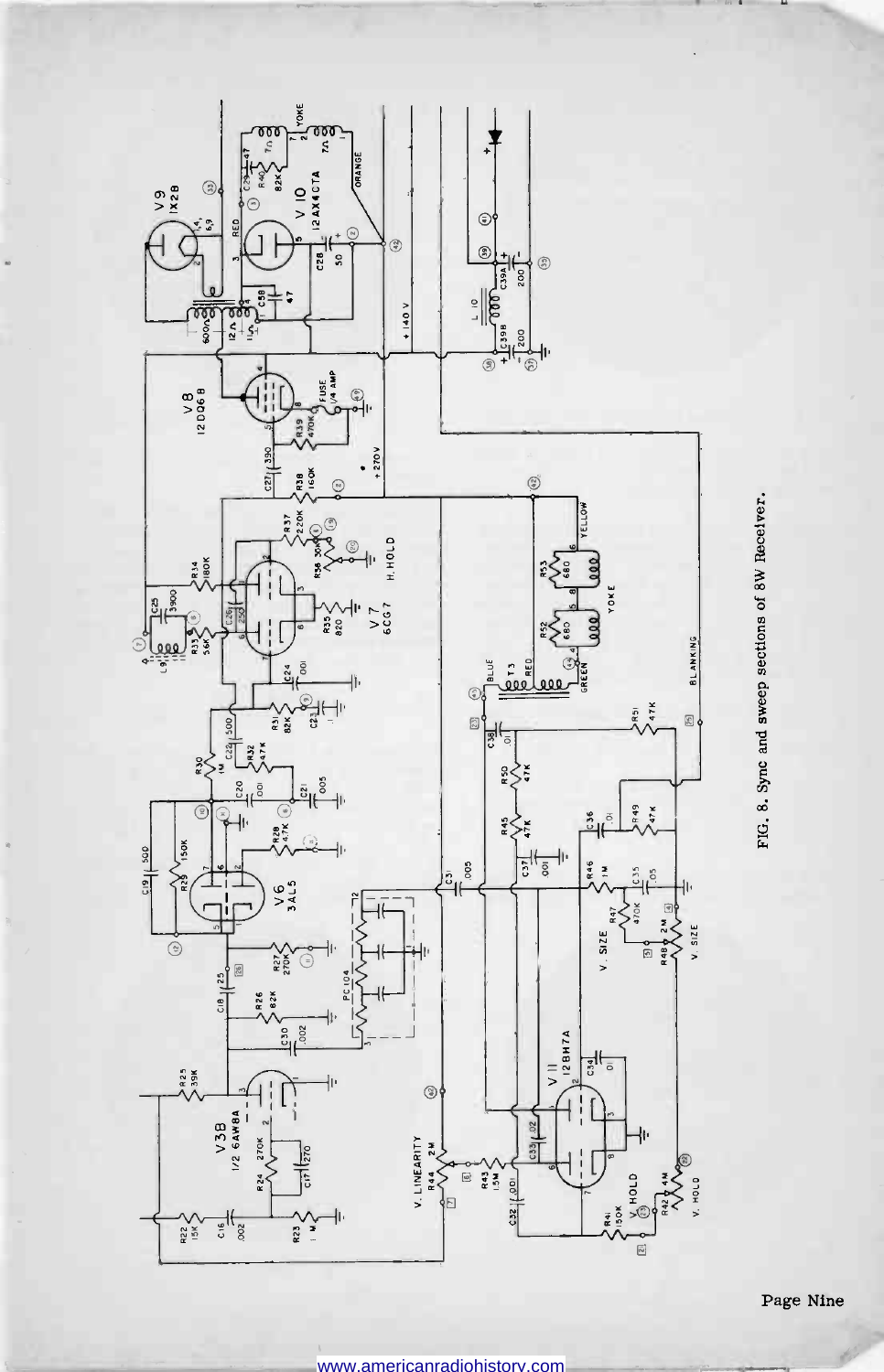

FIG. 9. Field pattern at output of sync separator.

Move the scope to the plate of V3B. With the scope set to view field waveforms, you should see a signal similar to Fig. 9.

of the horizontal sync signal alone. This requires readjustment of the scope controls in pulses slightly may cause the horizontal osorder to have it display these high frequency cillator stability to be poor, causing tearing signals. First, bring the sweep selector knob and pulling. However, the vertical oscillator to the 10-100kc position. Then, carefully adjust the FINE FREQUENCY and SYNC CON-TROLS to get a stationary pattern similar to the line waveform shown in Fig. 10.

Try both MINUS and PLUS positions of the SYNC SELECTOR. Use the setting giving best waveform stability on the CRT screen.

To observe the waveforms with as little circuit loading as possible, remove the DIRECT view field information waveforms. Normally, TESTING PROBE and attach the LOW CA- the pattern seen will be similar to Fig. 11. TESTING PROBE and attach the LOW CA-PACITY PROBE.

The circuit in this probe is designed to reduce the input scope capacitance to a very low value



FIG. 11. Waveform at plate of vertical output.

and in this way permit viewing the sync pulses without distortion.

At this time, you should check the waveshape difficult than the control of the vertical oscil-Control of the horizontal oscillator is more lator. Therefore, a defect distorting the sync and pulling. However, the vertical oscillator<br>may be quite stable. Because of this always observe the horizontal, as well as the vertical, sync signals at the sync output.

#### SCOPING THE 8W VERTICAL SWEEP STAGES

With the LOW CAPACITY PROBE still attached, bring the tip to plate pin lof vertical sweep tube Vll. Reset the scope controls to view field information waveforms. Normally,

At grid pin 2 and plate pin 6, the waveform will be similar to Fig. 12. Lack of vertical sweep waveforms would cause a receiver



FIG. 10. Line waveform at output of sync separator.



FIG. 12. Waveform at grid of vertical output stage.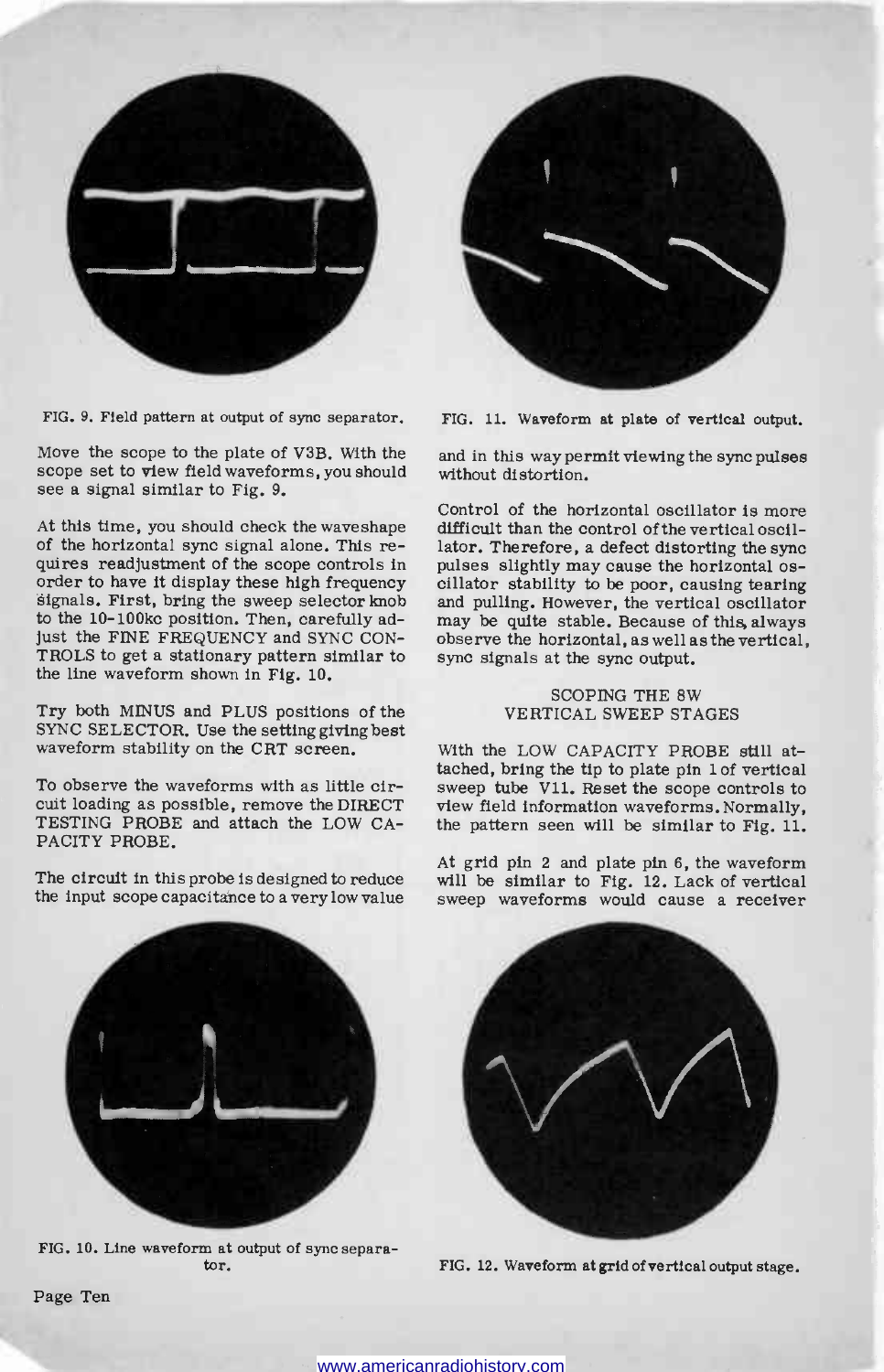screen to display only a horizontal line - the typical visual symptom of vertical sweep failure.

The servicing procedure is to first check each To isolate the defect to either the oscillator condenser in the vertical sweep circuits with or amplifier with the Model 250 Oscilloscope. condenser in the vertical sweep circuits with a reliable R-C Tester, such as the NRI Model set its SWEEP SELECTOR to 10<br>311. If this does not show up any faulty con- use the LOW CAPACITY PROBE. densers, take ohmmeter readings across resistors, transformers, and yoke windings. This should uncover open circuits or parts that do not have the resistance values shown on the diagram.

### THE HORIZONTAL SWEEP SYSTEM

The operation of the stages in this section provides high voltage as well as horizontal deflection. A defect in the circuits of these stages usually stops the high voltage from



FIG. 13. Waveform on the grid of the horizontal amplifier.

### building up in the flyback transformer.

Lack of high voltage will prevent a screen raster. The transformer steps up a signal defect more often than any other<br>that originally is generated by the hori- plaint in your TV service work. that originally is generated by the hori-

zontal oscillator; in the 8W this is V7. Then the oscillator output signal is coupled to and drives power amplifier V8.

To isolate the defect to either the oscillator set its SWEEP SELECTOR to 10-100kc and

With the cable black clip lead still hooked to the 8W B- point on the tuner chassis, bring the probe tip to control grid pin 5 of V8. (The horizontal amplifier tube in your 8W Receiver). If the horizontal oscillator is operating, you should be able to obtain a pattern similar to that shown in Fig. 13.

This characteristic sawtooth waveform signal on the grid of the horizontal amplifier tube indicates that the horizontal oscillator is operating and that the signal is reaching the grid of the horizontal amplifier. The defect may be in the horizontal amplifier, the damper, or in the high voltage (flyback) transformer.

Of course, if there is no signal on the grid of the horizontal amplifier stage, the horizontal oscillator is not operating or C27, used to couple the oscillator and the output stages, is open. No raster is a very common defect in TV receivers. You will probably find this defect more often than any other single com-



FIG. 14. A servicing procedure for use in sets where there is no raster.

Page Eleven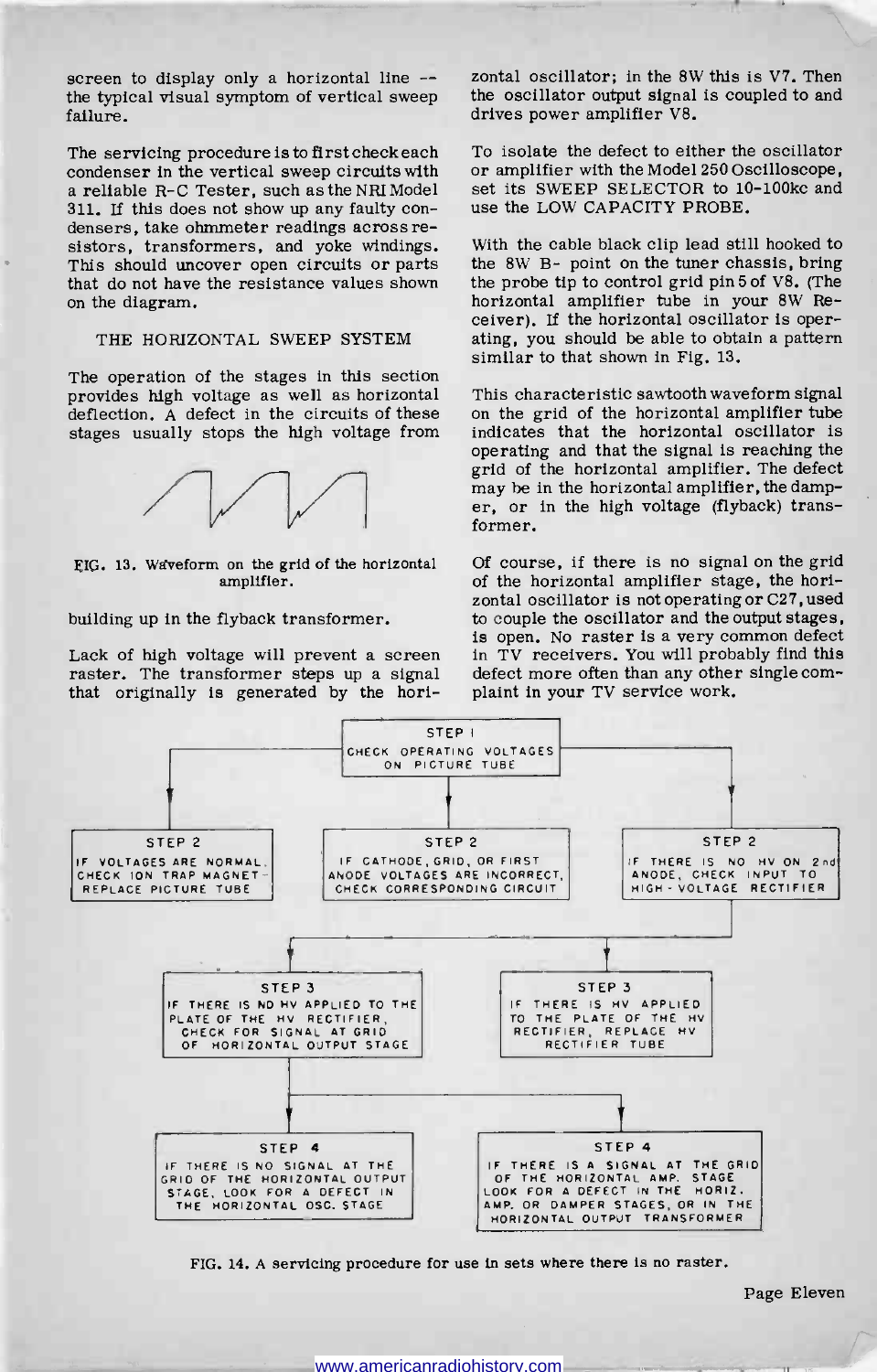Therefore, it is important that you know ex-<br>actly how to go about servicing for this type<br>the order the carde in the should be made to<br>the order in which they should be made to of defect. The chart in Fig. 14 lists tests in the order in which they should be made to locate quickly the actual circuit defect.

#### SOUND SYSTEMS

The scope is a valuable tool to isolate the faulty sound stage between the detector output and last af amplifier.

For example, in the sound circuits shown in Fig. 15, a symptom of normal video but no sound can be quickly localized. Use the DI-RECT TESTING PROBE to check the output of the detector at plate pin 7 of V4. Set the SWEEP SELECTOR to 15-100 cps.

On the Model 250 screen, you should see a constantly fluctuating pattern, basically similar to Fig. 16. You then move the probe tip to control grid pin 5 of V5. Normally, the pattern is the same as at the sound detector output.

If there is little or no audio signal and the volume control is turned up all the way, either coupling condenser C13 is open or there is an open between the control grid and C13.

With normal signal at the control grid but very little at the plate of V5, either the tube is faulty or the cathode, plate, or screen grid circuit is open. No sound at the af amplifier plate can also mean a short in C15.

A good scope signal at the plate but no audio output clearly pinpoints the trouble to a defect in the speaker voice coil circuit. Check the speaker voice coil, its connections, and the output transformer (Ti) secondary winding.

### SCOPING THE B+ LINE

A loss of capacity in one or more electrolytics may cause hum bars in the video, rolling, or horizontal tearing.

To determine the amount of ac ripple at B+, which is terminal 38 of filter C39B in the 8W, bring the tip of the DIRECT TEST PROBE to this terminal. The scope sweep controls are set for 60 cycles pick-up.

Adjust the VERTICAL ATTENUATOR to 1X since the ripple will probably be less than 1 -volt. A 1 -volt peak -to -peak signal is indicated when the height of the waveform is 1" and the VERTICAL GAIN control is at 1.0. A typical ac ripple pattern is shown in Fig. 17.

Page Twelve



FIG. 15. 8W sound section.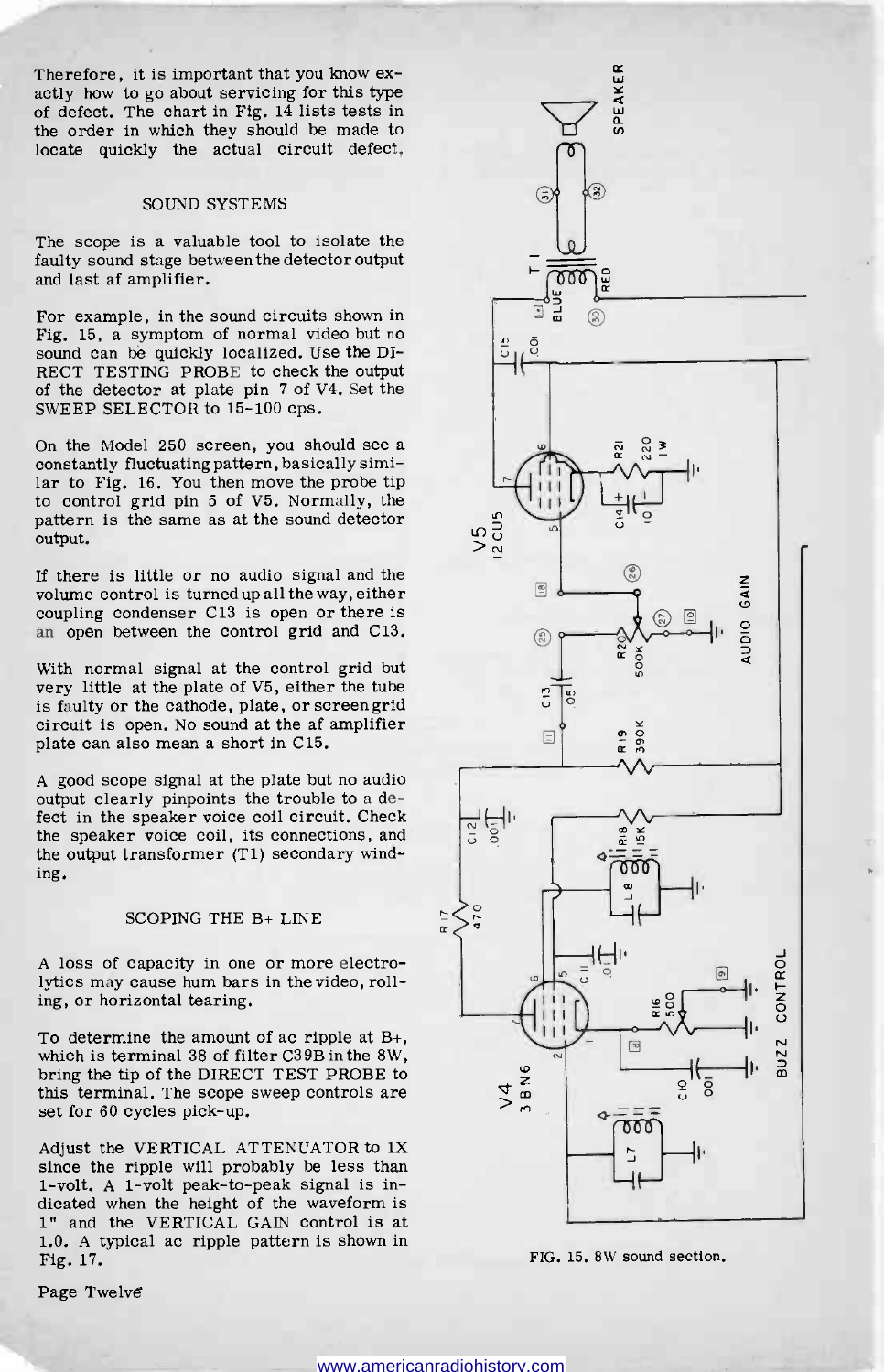

FIG. 16. Audio signals.

When this ac ripple exceeds about 2 or 3 volts<br>at the output B+ terminal, your set will prob-<br>and 8W Receiver, will develop your ability to ably have one or more of the trouble symp-<br>toms I have previously indicated.

These procedures, if conducted carefully and



FIG. 17. Waveform of ac ripple in B+ line.

gain maximum use of your scope in TV servicing. At the same time you get additional TV servicing training from your 8W receiver.

## OPPORTUNITY FOR EXPERIENCED FIELD ENGINEERS AND TECHNICIANS

The Bendix Radio Division of The Bendix Corp. has immediate openings for Field En-The Bendix Radio Division of The Bendix Corp. has immediate openings for Field Engineers and Technicians in the U.S. and overseas. Applicants must have maintenance experience in one or more of the following and must be a U

> Heavy Ground Radar Heavy Ground Radio Microwave Ground Telemetry Tracking Equipment

Qualified applicants will receive consideration for employment regardless of race, color, creed, or national origin, Send resume to R. M. Anderson, Bendix Radio Field Engineering, Owings Mills, Maryland.

## STORIES WE LIKE

The factory manager was getting married and his assistant was selected by the gang to arrange for a wedding gift. The assistant visited the 2000 employees and collected a quarter from each.

With the \$500 he collected, he went to the nearest supermarket and bought 2000 packs of cigarettes. He then removed the gift coupons given with this particular brand, and re-deemed them for a silver coffee service as a wed

He then gave each employee a pack of cigarettes!

When the president of the factory heard of this, his eyes lit up. "That man doesn't belong<br>down in the factory -- he should be a member of top management! Send him up to me at<br>once!"<br>After searching for the assistant, the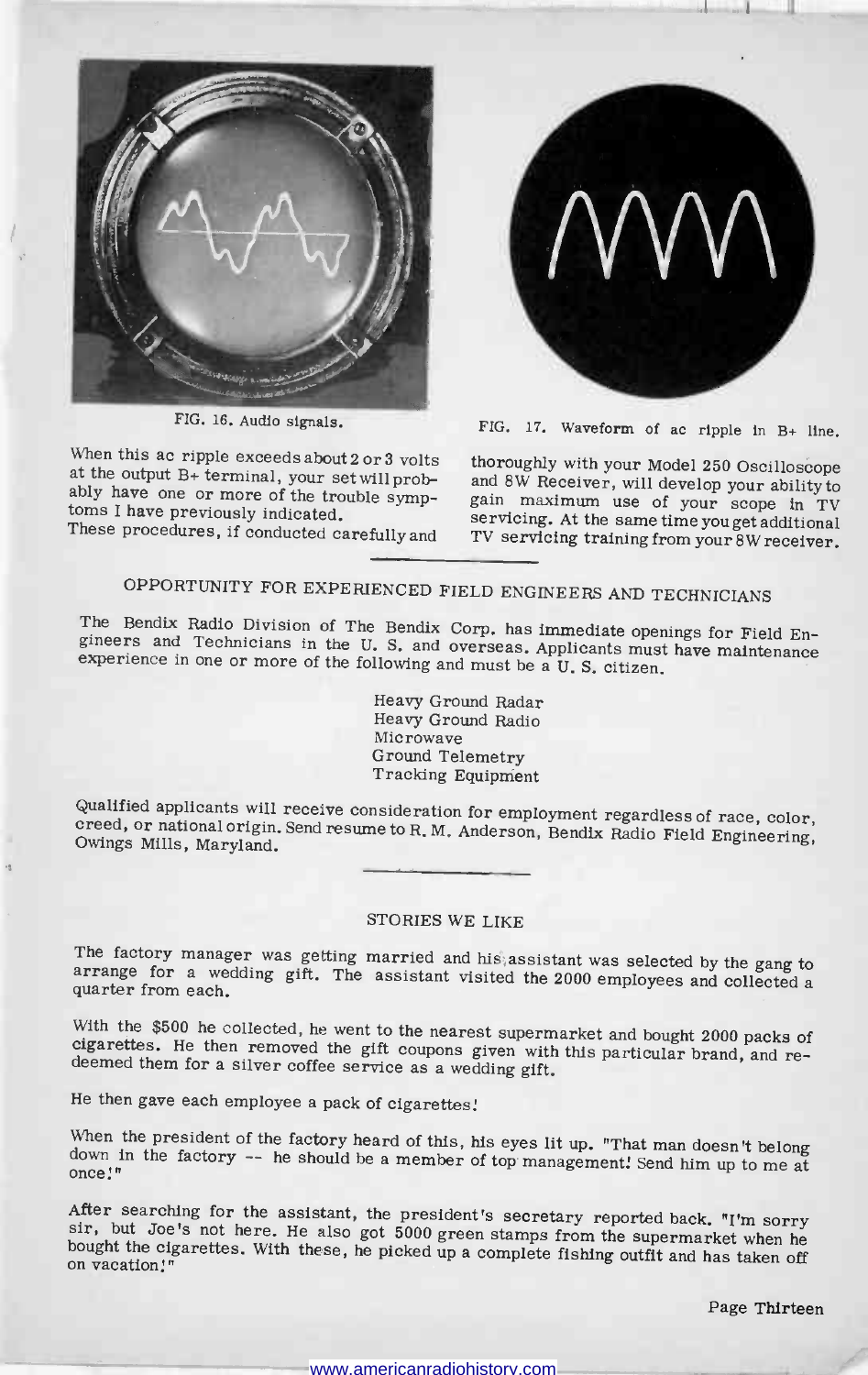## RE ACTO -TESTER

## Model T-401

## TESTS FOR

All open connections . All shorted elements . All open elements . Useful life . Cathode emission . Gaseous tubes

## REPAIRS

Open elements Inter-element shorts

## RESTORES

## Emission and brightness

Using a picture tube adapter with a tube tester, you can usually check the cathode emission of a picture tube and also test for inter -element shorts. But an adapter will not rejuvenate a tube with low emission or clear up shorts and opens. The usual answer is to install a new or rebuilt picture tube even though the original tube may have considerable useful life remaining.

With the REACTO-TESTER, you can in-circuit check the condition of a picture tube, see if it is gassy, reactivate a worn out cathode, clear up most shorts and opens. Often, it will extend the life of a tube for a year or more.

Here's how the REACTO-TESTER can put dollars in your pocket ... win customer confidence. When you discover a TV receiver is inoperative due to a weak or worn out picture tube, inform the customer you will attempt to rejuvenate his old tube. If it works, brightness and emission will be restored. Charge the customer \$5.00 for this service and give a 90-day guarantee on the job. Also tell the customer, should the tube fail within 90 days, you will credit his \$5.00 toward the cost and service charge for installing a new or rebuilt tube. Result ... a satisfied customer and sure sale of a picture tube should the original tube fail within the warranty period.

If the original tube cannot be rejuvenated with satisfactory results, you've lost nothing and gained the sale of a new tube.

NRI engineers and technicians have tested -- approved the REACTO-TESTER as a practical and profitable addition to any service shop.

### FEATURES

Ease of operation; complete portability; attractive styling; detailed instructions; full-view 4-1/2" D'Arsonval meter; selenium rectifier power supply; 90 -day warranty. The T-401 REACTO-TESTER can pay for itself after only a few service calls. Saves time ... takes just minutes to locate faults and make repairs. No need to remove tube from set. No guessing about picture tube defects or need for replacement.

## SPECIFICATIONS

Maroon leatherette case. Size:  $6-1/4$ " x  $9-1/2$ " x  $4-1/4$ ". Full-view  $4-1/2$ " rectangular D'Arsonval meter. Selenium rectifier power supply. Neon bulb shows shorts and opens. Actual weight 4-1/2 lbs. Shipping weight 6 lbs. Shipped complete with detailed instructions and two adapters for 110<sup>°</sup> picture tubes. 90-day warranty against defective parts and workmanship.

Page Fourteen



NRI PRICE \$4495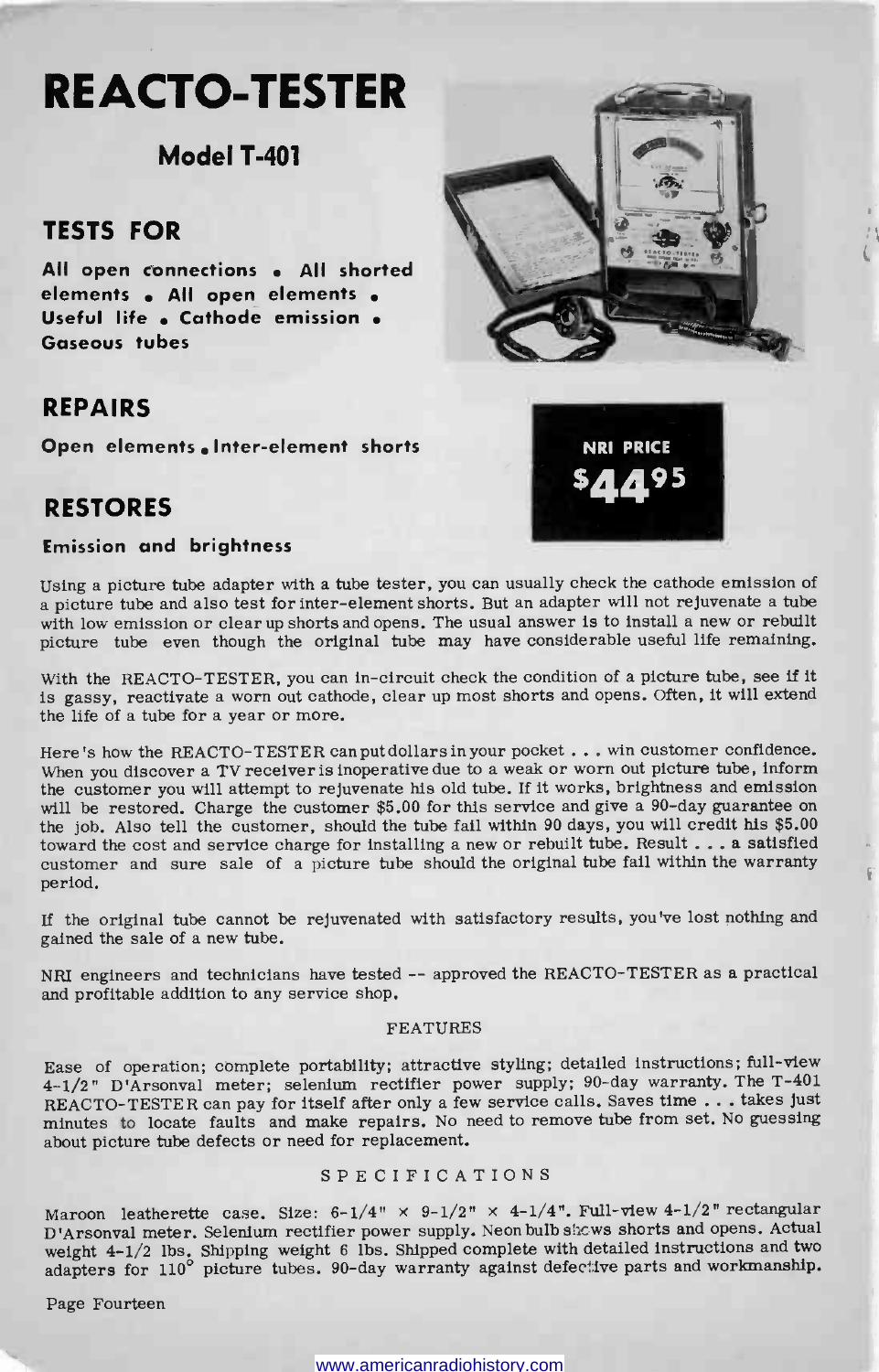## MODEL 2 BATTERY ELIMINATOR

A compact power supply designed to take the place of the battery used to operate transistor portable radios and other transistorized equipment.

No need to buy, stock, or "run down" batteries on transistor radio service jobs. Fully variable DC output from 0 to 15 volts - will operate transistor receivers up to  $22\frac{1}{2}$  volts.



For 105-115V AC, 60 cycle operation only.

USE THIS CHART TO FIGURE POSTAGE AND INSURANCE CHARGES

Local .52 .39<br>
Zones 1 and 2, up to 150 miles .73 .48

Zone 3, 150 to 300 miles .79 .50<br>
Zone 4, 300 to 600 miles .90 .54<br>
Zone 5, 600 to 1000 miles .1.23 .66<br>
Zone 7, 1400 to 1400 miles 1.23 .66<br>
Zone 7, 1400 to 1800 miles 1.42 .73<br>
Zone 7, 1400 to 1800 miles 1.40 .79

TESTER ELIMINATOR

Shipping weight: 1-1/2 pounds.

Zone 8, over 1800 miles

The NRI MODEL 2 BATTERY ELIMINATOR is a "must" for shops doing transistor service work. This compact, low-cost unit will pay for itself many times -- saving you time and batteries. Take a common case -- one in which a receiver's trouble is due to a shorted or leaky transistor. This condition will completely run down a new battery in just a fraction of its normal life span. In fact, a new battery may be "dead" before you've even had time to trouble shoot the receiver. And -- replacement transistor batteries retail for up to \$2.65:

The MODEL 2 will eliminate thisproblem -- makes it unnecessary to stock a large, expensive selection of seldom used batteries with limited shelf life. Substitution of the MODEL 2 in the circuit quickly spots faulty batteries. As output is continuously variable from 0 to 15 volts, you can make measurements at exact manufacturer's recommended voltages shown on schematic diagram. Also, current can be measured by inserting milliameter in series with the MODEL <sup>2</sup>-- sometimes difficult to do this using regular snap -on connector batteries.

If you own a transistor receiver yourself, use the MODEL 2 as a power supply for home listening. (Note: The MODEL 2 is not designed for tube or hybrid transistor automobile radios.) Case: Green wrinkle -finish.

### SPECIFICATIONS

Supplies 0 to 15 volts of continuously variable, well filtered DC.

Line by-pass eliminates hum modulation. Internal impedance less than 2 ohms.

- Average internal DC resistance less than 100 ohms.
- Voltage scale calibrated at 15 ma, maximum output is 100 ma.
- Output transformer isolates output from  $\begin{array}{r} \boxed{20ne3,150 \text{ to } 300 \text{ miles}} \\ \text{lower line} \end{array}$ power line.
- Dimensions:  $4-1/2$ " wide  $\times$  5" long  $\times$  1-1/2" Zone 5, 600 to 1000 miles high.
- mgn.  $\begin{array}{|l|l|}\n\hline\n\text{panel: Gold finish with deep etched black} & \begin{array}{|l|l|}\n\hline\n\text{zone 7, 1400 to 1800 miles} \\
\hline\n\end{array}\n\end{array}$ lettering.

NATIONAL RADIO INSTITUTE, Supply Division 3939 Wisconsin Ave., Washington 16, D. C.

Enclosed is \$44.95 plus ................ postage. Ship at once Model T-401 REACTO-TESTER.

Enclosed is \$13.67 plus \$............... postage. Ship at once Model 2 BATTERY ELIMINATOR.

D Tell me how I can buy this equipment on terms.

| (If you live in Washington, D. C., add 2% sales tax) |
|------------------------------------------------------|

Page Fifteen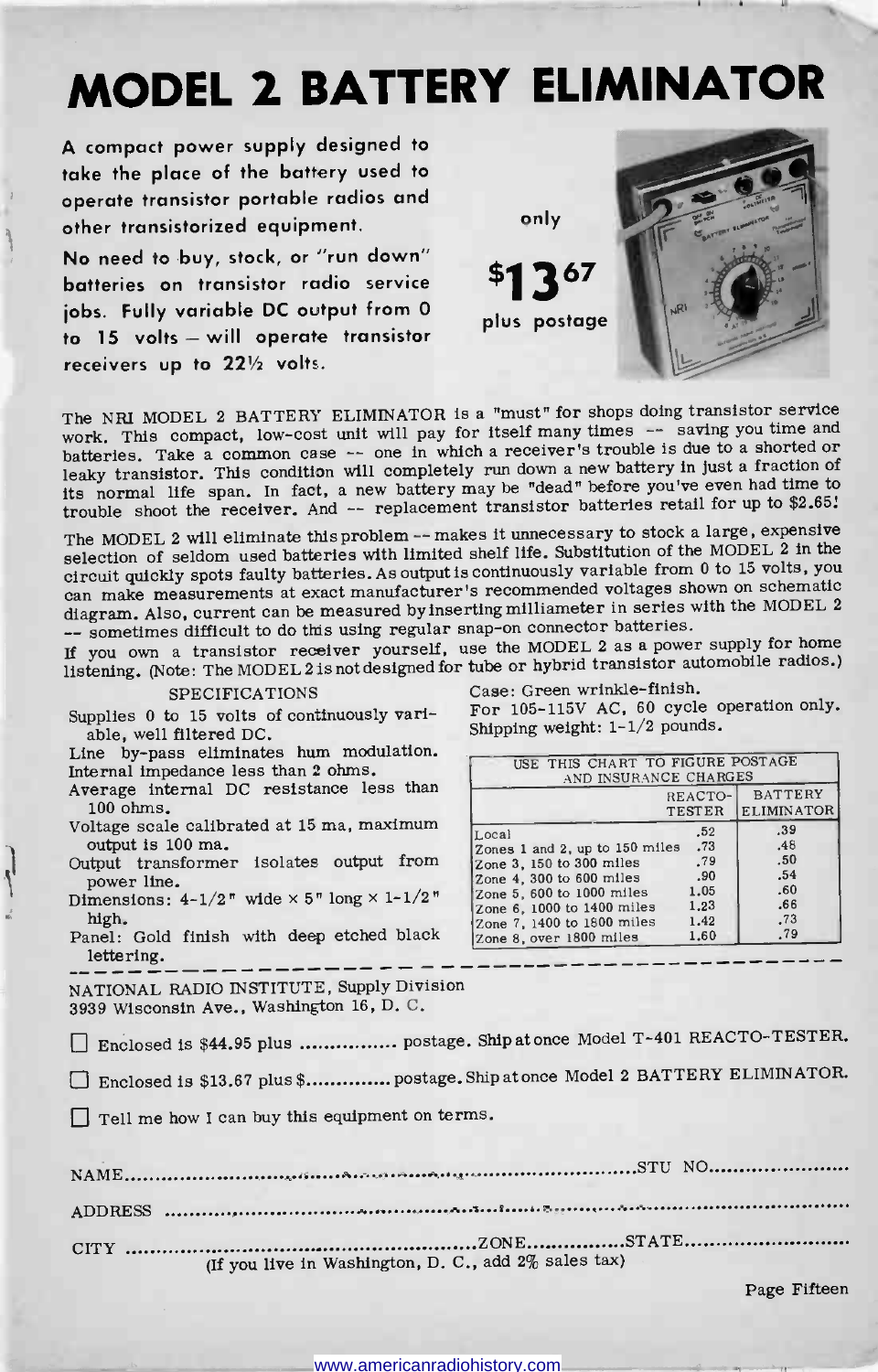## Zener Diodes

By Art Widmann

## Technical Editor

The Zener diode is becoming an increasingly important solid state electronic device. If you haven't already run into Zeners in repair Work, you probably will soon. At present Zeners are used mostly in military and industrial electronic equipment. However, they are beginning to show up in commercial entertainment equipment. Like other new de-<br>vices, the Zener operation remains a mystery until you have studied what makes it "tick". A background of understanding is necessary so the technician can intelligently troubleshoot circuitry containing Zener diodes.

In this article we will begin by examining the semiconductor material used in Zener diodes. are free to vibrate about an average position Since the same material is used in transistors, this will be in the nature of a review not move past each other. Most of the elecfor many. Next, we will study the Zener and avalanche breakdown action. We will see how the action of a Zener diode differs from ordinary rectifier type junction diodes. Finally, we will examine some of the applications of Zener diodes so you can see howtheyoperate in practical circuitry.

## SEMICONDUCTOR MATERIAL

The operation of the Zener diode depends on the properties that are used to form the diode junction. The material is usually either ger-<br>manium or silicon such as used in transistors. semiconductor material. As you know, a good<br>The junction is formed by placing a P-type conductor has many "free" or unattached The junction is formed by placing a P -type semiconductor material in contact with an N -type semiconductor material. The semiconductor material (germanium or silicon) is On the other hand, a good insulator has its "doped" by adding a controlled amount of im-<br>electrons tightly bound to the atoms so no "doped" by adding a controlled amount of impurities. The type of impurity added deter-<br>mines whether the material will be a P-type or N-type. Before discussing the doped material, let's examine the electrical properties of pure germanium and silicon.

The manner in which an electrical current<br>flows through a semiconductor material can best be understood by considering the structure of the material. Semiconductors are a holes. A positive hole or simply a hole is the crystalline structure. That is, the atoms that space left in semiconductor material when an make up the material are arranged in a definite fixed pattern. We can think of this crystalline structure as resembling a lattice net-

Page Sixteen



work with an atom placed at each lattice intersection. The atoms are held in this pattern by forces acting between the atoms. The atoms within the crystalline structure but they cantrons associated with each atom are tightly bound to the nucleus of the atom. In each atom the outer ring of electrons, called the valence ring, is shared by the adjacent atoms. That is, an outer ring electron acts to offset part of the positive charge in the nucleus of<br>its own atom and also offset part of the positive charge in an adjacent atom. In this way, the electrons form covalent bonds between the atoms to maintain the crystalline structure.

This arrangement leaves very few "free" electrons to allow current to flow through the semiconductor material. As you know, a good electrons and the movement of these electrons along the conductor is an electric current. On the other hand, a good insulator has its "free" electrons are available for an electric current. Thus, the semiconductor material lies more between a good conductor and a good insulator. However, in order to understand how electrons flow through semiconductor material, we must use a slightly different concept of electrical current. This concept states that an electric current can be the movement of electrons or the movement of holes. A positive hole or simply a hole is the electron moves out of that space. This con-<br>cept of holes is required when discussing<br>semiconductor material because electrons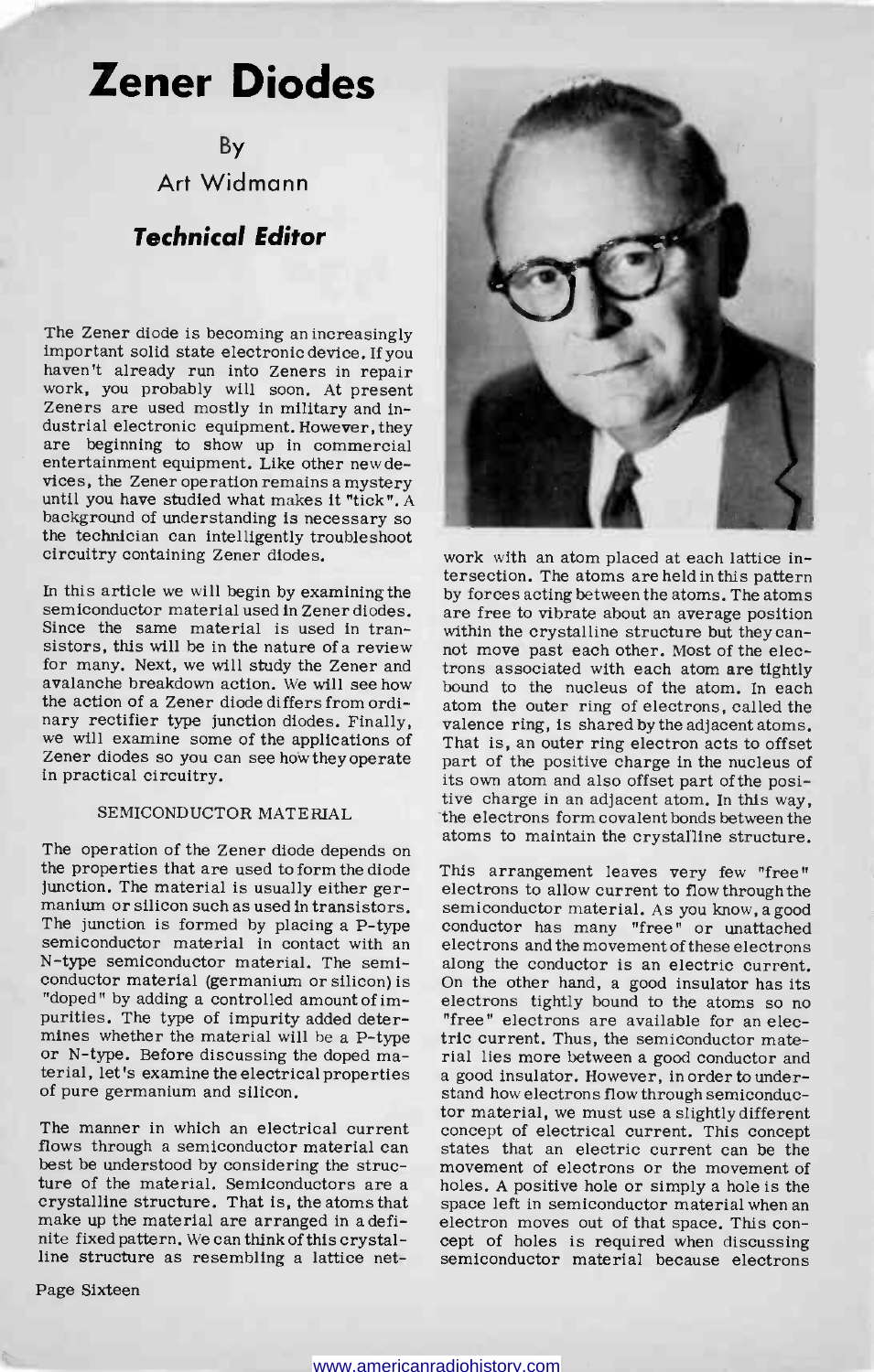move in discrete steps within the semiconductor material. An electron moves a small distance into a positive hole. The space it leaves is then available for another electron to move into.

The idea of the movement of holes can be gathered from Fig. 1. In Fig. 1A, ball 1 has been moved one space to the right. This leaves a hole between 1 and 2. In Fig. 1B, ball 2 has been moved to the right leaving a hole between 2 and 3. Likewise in Fig. 1C, ball 3 has been moved to the right one space leaving a hole between  $3$  and  $\overline{4}$ . Notice that as movement of balls proceeds to the right the space or hole has moved to the left. In the same way we can think of current in a semiconductor material. The electric current consists of the movement of electrons charge carriers being either positive holes or<br>in one direction and the movement of holes negative electrons. But remember, we have in one direction and the movement of holes in the opposite direction. These holes and been dealing only with pure crystalline semi-<br>electrons are called charge carriers. The conductor material such as pure germanium electrons are called charge carriers. The movement of these charge carriers, whether they are negative electrons or positive holes, constitutes an electric current through the semiconductor material.

The orderly procession of holes and electrons shown in Fig. 1 is not duplicated in the actual semiconductor material. Instead, holes and electrons move about in random directions. You recall we said that the outer ring of electrons forms covalent bonds with adjacent electrons. At ordinary room temperature, enough thermal energy is present in semiconductor material to force some of these electrons out of their orbit. These electrons that have been freed from their<br>orbits are now charge carriers. The space or hole they leave in the lattice structure of the crystal also becomes a charge carrier. Thus, when thermal agitation frees an electron, a pair of charge carriers is generated -- one positive hole and one negative electron.

positive electrode will pull off some of the freed electrons. Also some electrons from show one of the electrons at energy level 2.<br>the negative electrode will fill nearby holes. Thermal agitation has imparted enough enthe negative electrode will fill nearby holes. Electrons will proceed in a haphazard fashion ergy to this one electron to raise it to the from hole to hole, from the negative electrode, upper energy level. It is now free to act as a from hole to hole, from the negative electrode, and head in a general direction toward the



FIG. 1. The concept of hole movement can be com- pared to the position of the space between the balls.

will be moving from the positive electrode toward the negative electrode. When a hole reaches the negative electrode, the hole is filled by an electron and the hole disappears. Likewise, when an electron reaches the positive electrode, it is removed from the semiconductor material and becomes part of the electron flow in the external electric circuit. This net drift of charge carriers through the semiconductor material constitutes the electric current.

At this point you may wonder why we have gone into so much detail in tracing a current through a semiconductor material. The net result is no different from current through any other material. We have just complicated the discussion by bringing up the idea of charge carriers being either positive holes or been dealing only with pure crystalline semior pure silicon. The more we know about what goes on in the material, the easier it will be to understand the operation of semiconductor devices.

In the above discussion we obtained the charge carriers by thermal agitation. Let's examine the formation of charge carriers in accordance with the Band Theory of Solids. This theory holds, in part, that the energy levels in solids exist in discrete bands with regions between the bands where energy canon the basis of complex mathematical studies, we don't need to go into the math for the theory to help us understand semiconductors.

If a voltage is applied to the material, the the electrons are in their covalent bonds and positive electrode will pull off some of the cannot act as charge carriers. In Fig. 2B we positive electrode. At the same time, holes in energy level 1 now allows lateral move-<br>ment of the electrons at this energy level. The theory enables us to represent a charge carrier graphically and will help to explain many things about semiconductors. In Fig. 2 we again represent electrons as balls. In Fig. 2A we represent a group of valence electrons located at energy level 1. At this energy level, the electrons are in their covalent bonds and show one of the electrons at energy level 2. ergy to this one electron to raise it to the charge carrier. Also notice that the hole left in energy level 1 now allows lateral move-In effect, thermal agitation has created a pair of charge carriers -- one free electron and one hole. According to the Band Theory, the electron must attain enough energy to reach level 2 or it cannot break away from<br>level 1. In other words, it must have one energy level or the other. Since the electron cannot be at an energy level between land 2, this region is called a forbidden region. The width of this forbidden region is called the energy gap. Thus, the energy level in a solid

Page Seventeen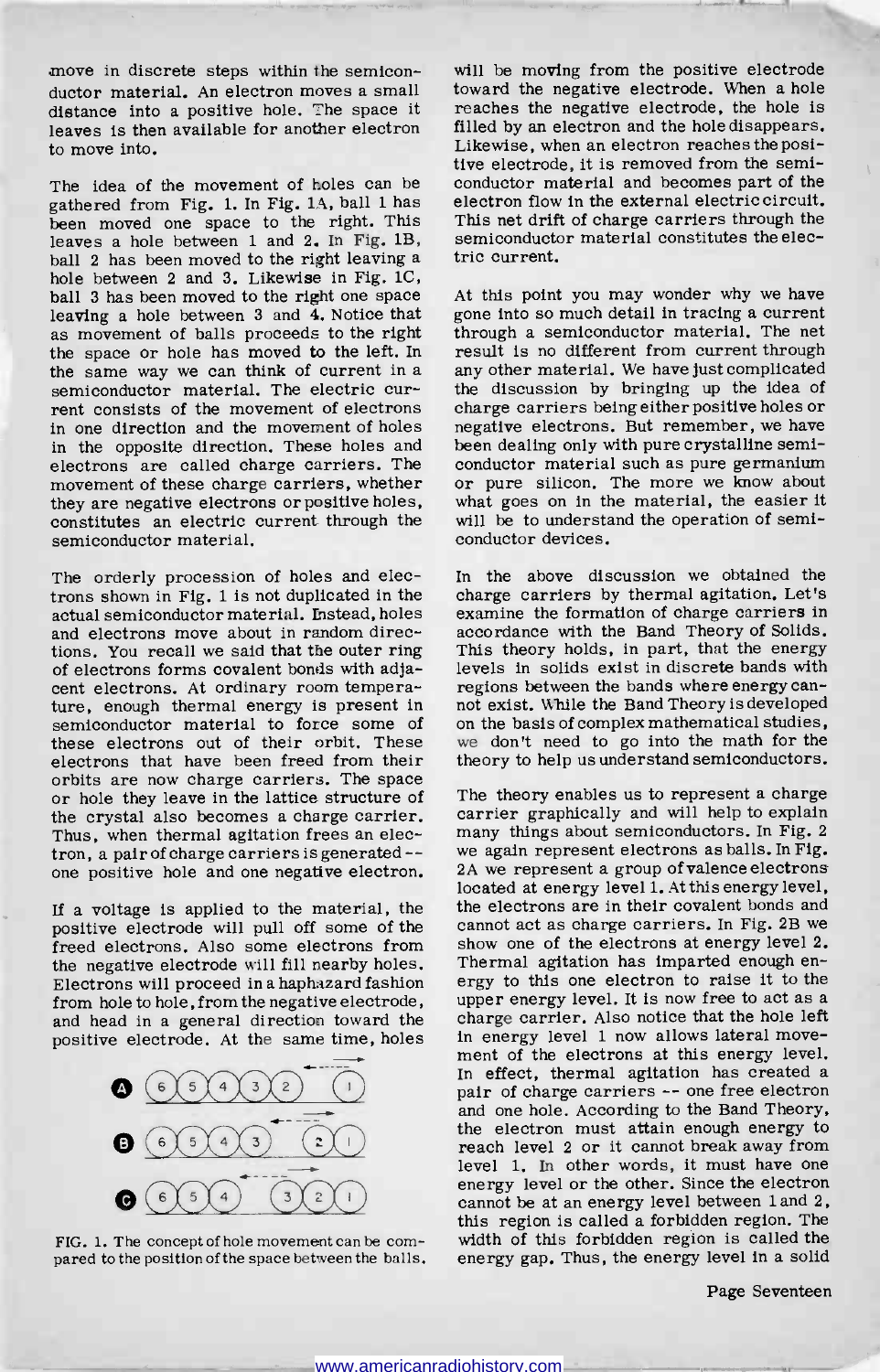

FIG. 2. Elevating an electron to higher energy level produces a pair of charge carriers.

exists in bands separated by gaps. Within each energy band numerous energy levels exist.

The bands, as they apply to semiconductor material, can be represented as shown in Fig. 3. Band 1, shown as the conduction band, is nearly empty. A few electrons reach an energy level in this band by thermal agitation. Band 2, shown as the valence band, is nearly full. At room temperature there will effect, the holes created by the boron im-<br>be some interchange of electrons between purity have created an energy level only a be some interchange of electrons between bands 1 and 2. When an electron gains enough little above the energy level of the valence energy to go from the valence band to the band. Only a little energy is required to reenergy to go from the valence band to the conduction band, a pair of charge carriers is generated. Later, the electron gives up its energy and returns to a hole in the valence band. This is called recombination of carriers. The generation of electron -hole pairs and the recombination process goes on con- tinually in the semiconductor material.

With these few carriers present in a semiconductor material, only a small current will flow when a voltage is applied to the material. Therefore, it has a high electrical resistance. If the material is heated, the increased thermal agitation will generate a greater number of carriers and its resistance will decrease. An extreme increase in temperature can destroy the crystal. In semiconductor operation only valence and conduction bands are used. As shown in Fig. 3, band 3 and other energy bands in the solid are left undisturbed.

### DOPED CRYSTALS

The current-carrying properties of a semi-conductor material can be altered by adding a controlled number of impurity atoms to the crystal structure. This is called "doping" the crystal. For example, when pure silicon is doped with boron, the silicon becomes a P -type semiconductor material. Individual boron atoms replace silicon atoms in the crystal structure. A silicon atom has four

Page Eighteen

electrons in its valence ring while the boron atom has only three electrons in its valence ring. When the boron atom replaces a silicon atom, the crystalline structure is lacking one electron. This means that a hole exists around each boron impurity atom in the crystal. This<br>hole or absence of an electron is, therefore, a positive charge carrier. It will readily accept an electron to fill the hole. For this reason, boron is called an acceptor or P-type impurity.

In a P-type semiconductor material, current is carried by positive charge carriers. The excess holes, produced by the acceptor impurity, become the majority carriers in the P-type material. When a voltage is applied across the P-type material, current will be conducted by the action of these positive charge carriers. The presence of the holes in the lattice structure makes it easier for electrons to be forced through the material.

In terms of the energy bands, a hole can be represented as extending an energy level into the forbidden region. Fig. 4 shows the effect of the boron impurity in the silicon crystal. Notice that the energy level of the acceptor is just above the valence band. In effect, the holes created by the boron imlittle above the energy level of the valence move an electron from the valence band to the acceptor level. The hole left in the valence band can now conduct electrons through the semiconductor material. It is no longer necreach the conduction band. In P-type material the few free electrons that do reach the con- duction band are the minority carriers.

N -type semiconductor material can be produced by doping silicon with antimony which has five valence electrons. An antimony atom is used to replace a silicon atom which, as Therefore, an extra electron is present at this point in the crystal. N-type material



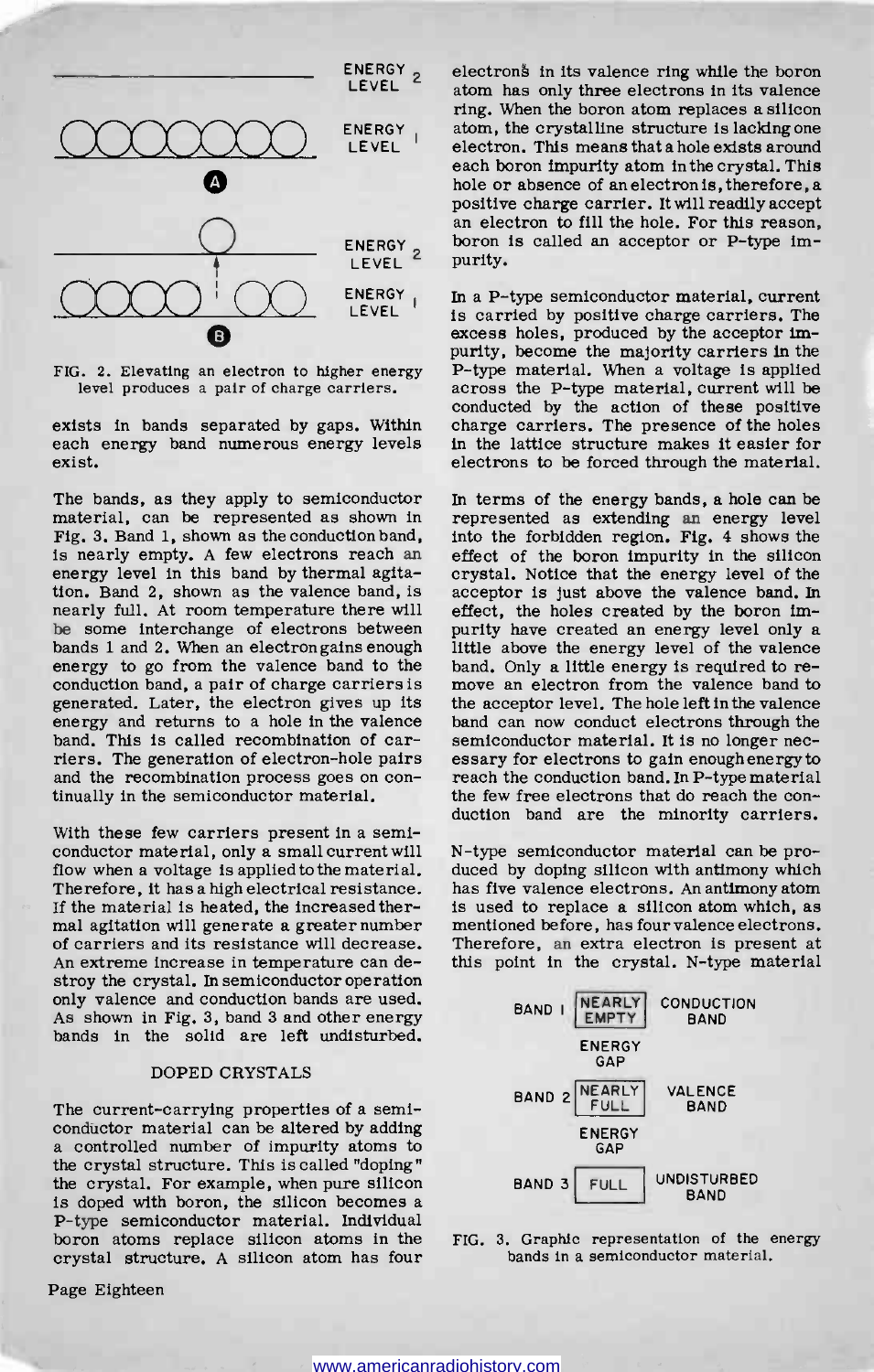will readily donate the extra electrons so the antimony is called a donor impurity. Since the electrons are in excess, electrons are the majority carriers in N -type material.

In terms of energy bands, the antimony impurity atoms produce a donor energy level just below the conduction band. As shown in Fig. 5, only a small amount of energy is FIG. 5. The donor impurity atoms produce an eded to lift an electron from the donor level energy level just below the conduction band. needed to lift an electron from the donor level to the conduction band. When the electron reaches the conduction band, it is available for conducting current as the majority carrier in N-type material. Thermal agitation can still cause electrons to leave the valence band and reach the conduction band. The holes they leave in the valence band are the minority carriers in N-type semiconductor material.





Semiconductor material, whether it is pure or doped, is electrically neutral. For each mobile carrier that exists there is a corres-<br>ponding ionized atom. For example, in pure silicon, for each electron in the conduction band there is an atom in the crystal that is a positive ion because one of its valence electrons is missing. Thus, the net charge on the material is zero. Likewise, in doped material, an electron, is balanced by an immobile ionized atom.

#### THE P-N JUNCTION

When a P-type and an N-type material are brought into contact to form a junction, the carriers diffuse across the junction. Electrons which are the majority carriers in the N-type material cross the junction into the POTENT<br>P-type material Since the N-type material P-type material. Since the N-type material<br>was electrically neutral before, it now be-<br>comes positively charged because it has lost MAJOR electrons. Likewise, some of the holes in the P-type material are diffused across the junction. A loss of the holes from the P -type material causes it to become negatively charged.

This condition in a P-N junction is illustrated graphically in Fig. 6. The diffusion of carriers across the junctionproduces a potential hill at the junction. The loss of holes on the P-side puts it at a higher negative energy



FIG. 5. The donor impurity atoms produce an

level. Likewise, the loss of electrons on the <sup>N</sup>-side places it at a lower energy level. The potential hill, also called a potential barrier, opposes the passage of majority carriers across the junction. Electrons on the N-side (majority carriers) have to surmount the potential hill before they can diffuse into the P-side. Likewise, the holes in the P-side (majority carriers) are opposed by the barrier. You can think of the holes as bubbles that try to rise. They must be forced down to get them over the potential barrier.

The built-in potential of the P-N junction<br>diode can be readily measured with a vacuum tube voltmeter. The hook-up shown in Fig. 7A will produce one-half volt or more using a diode such as a 1N45. The presence of this voltage readily accounts for the front -to -back ratio of resistance readings on these diodes. The simplified ohmmeter circuit in Fig. 7B shows the positive terminal of the ohmmeter cell connected to the N-side of the diode. With this connection, the built-in voltage of the diode opposes the ohmmeter voltage and the reading on the meter is a high resistance value. Reversing the diode as shown in Fig. 7C produces a low resistance reading on the meter. You can think of the built-in diode potential as aiding the ohmmeter cell potential to cause increased deflection of the meter needle.

Applying an external voltage to the diode junc-





Page Nineteen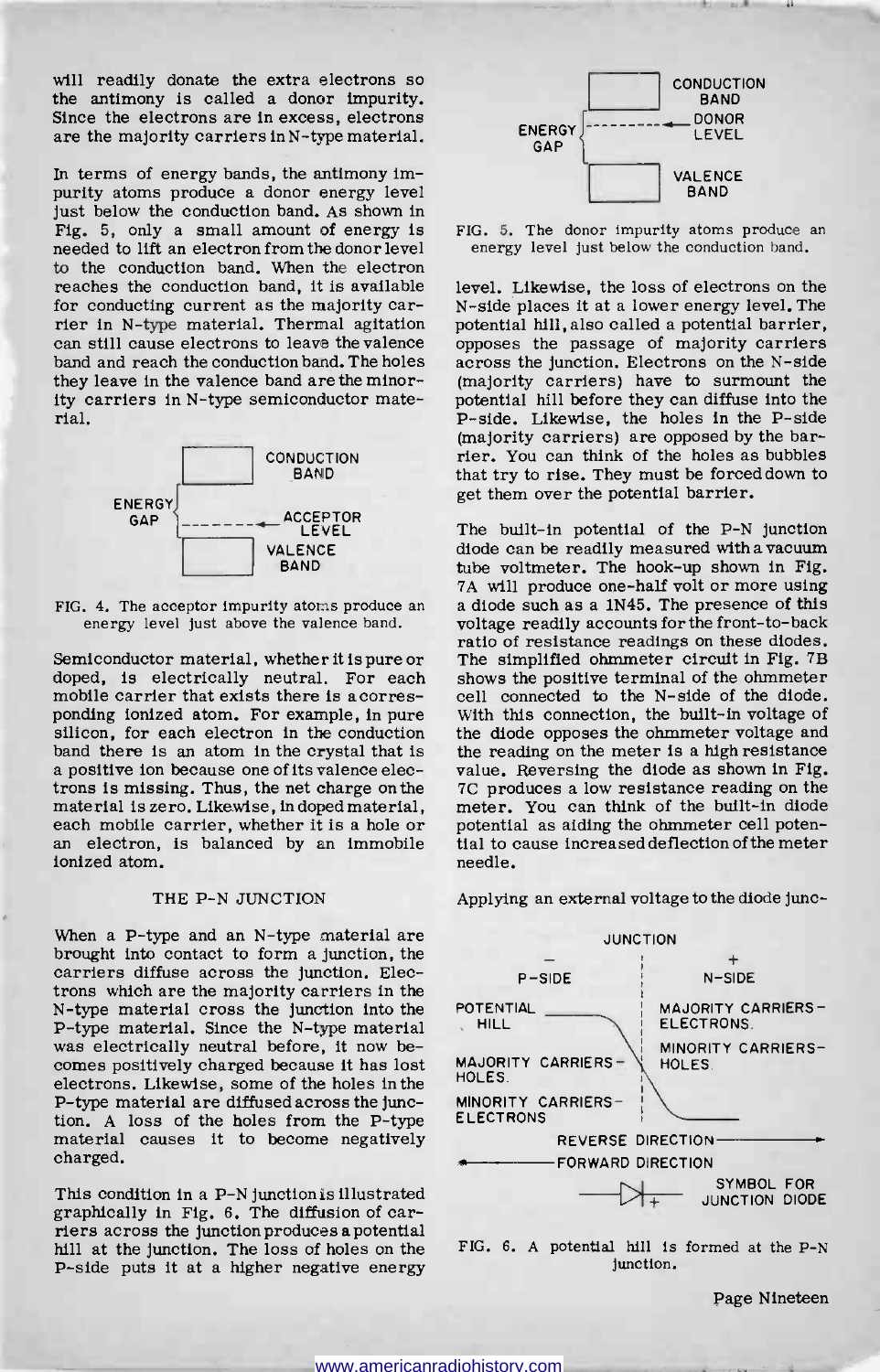

FIG. 7. The built-in diode potential (A) accounts for the high back resistance (B) and the low forward resistance (C).

tion changes the level of the potential hill. Applying a positive potential to the P-side lowers the potential barrier. This is called forward bias. The positive potential carries off the electrons from the P-type material leaving a large supply of majority carriers (holes) to diffuse across the junction. At the same time the negative potential applied to the N-side furnishes majority carriers (electrons) to the N-type material. The forward bias voltage enables the majority carriers to overcome the potential hill producing a large forward current.

The junction is reverse -biased by applying a negative potential to the P -side. The negative potential applied to the P-type material further decreases the majority carriers (holes) in the P-type material. At the same time the positive potential on the N -side decreases the majority carriers (electrons) in the N-type material. The potential barrier has been increased and the majority carriers will not can flow. This current is the result of the minority carriers that are generated by thermal agitation. The minority carriers are at-

Page Twenty

tracted across the junction by the electrostatic field of the applied reverse voltage. Up to a point, the amount of reverse current is nearly constant and is practically independent of the applied voltage. When the reverse voltage exceeds a certain value, the junction suddenly breaks down and passes a large reverse current.

#### REVERSE BREAKDOWN

In ordinary junction diodes, reverse breakdown occurs when we apply too much reverse bias to the junction. We associate the break-<br>down with a circuit condition in which we accidentally apply more than the rated voltage to the diode. Also, we expect the diode to be damaged when it breaks down. Zener diodes are different. They are designed to operate continuously at the breakdown point without damage, or they can be switched into and out of breakdown without damage. It is this characteristic that makes Zener so useful in its many applications.

Fig. 8 shows a plot of the current versus applied voltage for a typical P-N junction. For your convenience, we have shown a forward-biased diode circuit and a reverse-<br>biased diode circuit beside the plot. As forward bias voltage is applied to the junction, current starts to flow when the applied voltage overcomes the potential barrier. The forward current increases slowly and then increases almost linearly as voltage is increased further. The amount of forward current is limited by the ability of the diode to dissipate the heat produced in the junction.

When a small reverse bias voltage is applied to the junction, only a small leakage current flows. Notice that the leakage current increases slightly as the reverse voltage increases. In a perfect diode the current would



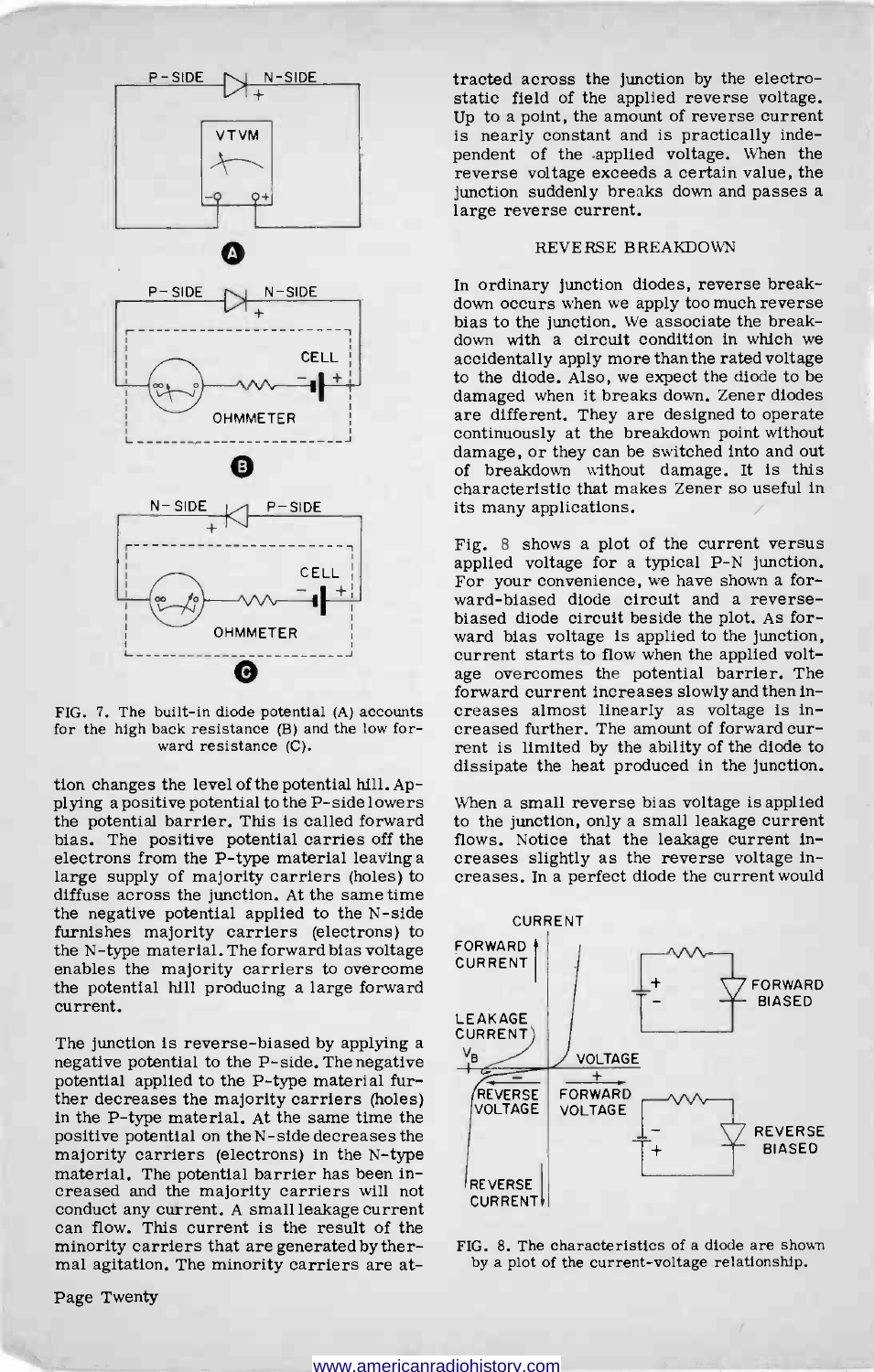remain constant. However, in practice it inother factors.

When the reverse voltage is increased to the breakdown voltage,  $V_B$ , the current increases velocity to dislodge electrons from the vatremendously. This large current breakdown is often referred to as the avalanche current. is knocked out of a silicon atom produces one Notice that the voltage across the diode remains essentially constant at  $V_B$  for a large change in current through the diode. It is this constant voltage across the diode during breakdown that makes the Zener useful as a voltage regulating device.

The amount of avalanche current is limited by the ability of the diode to dissipate the internally produced heat. In a Zener diode, the internal resistance after breakdown is very low. Therefore, it can pass a large current without undue heating. Zeners designed<br>to handle high wattage - above 3 watts - use special mountings so the heat can be dissispecial mountings so the heat can be dissi-<br>pated into a heat sink or into the chassis. Fig. 9B shows other commonly used symbols

The explanation of exactly what occurs to cause the breakdown in a junction diode has been the subject of a great deal of study. Much original work was done by Carl Zener in though the load varies or the applied voltage, the study of the breakdown of dielectrics. It was assumed that the same theory accounted for the breakdown in diodes so Zener diodes you can see in Fig. 9, the diode is reverse-<br>were named in his honor. However, it now biased by the applied voltage,  $E_A$ . When the<br>appears that two distinct types of breakdowns effect occurs. At voltages above about 6 volts, breakdown is caused by the avalanche process.

The Zener effect is a process of internal field emission. When electrons in the semiconductor material are subjected to an intense load. Suppose the Zener has a breakdown voltelectrostatic field, the electron can be made to cross a forbidden energy gap without climbing over the potential hill barrier. To get on the other side of the potential hill, the electrons tunnel through the hill. The energy required to tunnel through the barrier is much less than would be required to climb over the hill. This tunneling process is based on quantum mechanics where the electron is con-<br>sidered to be a wave motion instead of a<br>particle. Thus, in low breakdown voltage diodes, a small reverse voltage produces an electric field that is strong enough to cause tunneling. Electrons tunnel through the energy duction band to support a large reverse current.

The avalanche process can be compared to the ionization of gas in a gas-discharge tube. You recall that when the P-N junction is reverse -biased, a small leakage current flows. The few electrons that are raised to the con-

creases slightly due to surface leakage and a small reverse current. As the reverse bias duction band by thermal agitation support only is increased, these electrons are accelerated to higher and higher velocities. At the breakdown voltage, these electrons reach sufficient lence ring of silicon atoms. Each electron that electron-hole pair of carriers. Also the freed electron is now capable of being accelerated to strike other atoms and produce more electron -hole pairs. The chain -like reaction results in an abundance of free electrons and ionized silicon atoms. These electron-hole pairs are able to support a large avalanche breakdown current.

#### ZENER DIODE VOLTAGE REGULATIONS

The breakdown characteristics of a Zener diode can be used to produce a very stable voltage regulator circuit. Fig. 9A shows a Fig. 9B shows other commonly used symbols for representing Zener diodes. The purpose of the regulator is to maintain the output voltage,  $E_0$ , constant across the load,  $R_L$ . The output voltage should remain constant even  $E_A$ , varies. This is accomplished by operating the Zener diode in the breakdown region. As biased by the applied voltage,  $E_A$ . When the voltage across the Zener reaches the breakdown voltage, the diode conducts heavily. The current through the diode also flows through the series resistor, R. Enough voltage must be dropped across R so that the breakdown voltage plus the drop across R equals the applied voltage. This is illustrated in Fig. 10A by assigning values to the circuit with no age of 8.2 volts, the applied voltage is <sup>12</sup> volts and the value of the series resistor R is 100 ohms. Since the voltage across the diode remains essentially at 8.2 volts, the drop across R must be 12 minus 8.2 or 3.8 volts. The diode must pass 38 milliamps of current to produce the 3.8 -volt drop across R.



FIG. 9. Simple shunt diode voltage regulator circuit (A) and other commonly used symbols for Zener diodes (B).

Page Twenty-One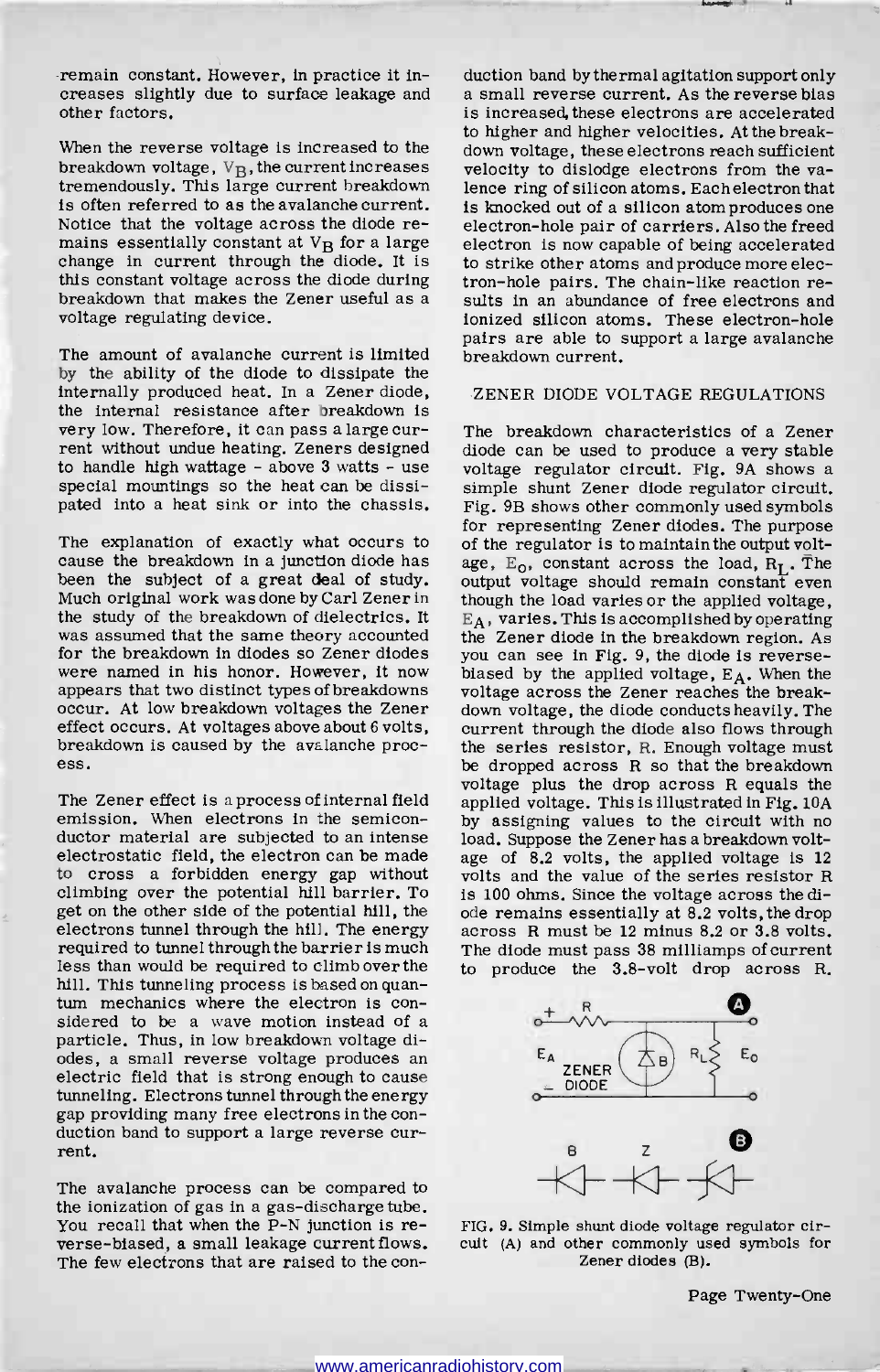

FIG. 10. The Zener diode keeps the output voltage nearly constant when the input voltage varies.

volts as shown in Fig. 10B. The current through the diode will decrease so as to maintain the breakdown voltage across the junction. The current decreases to 18-ma so that the drop across R is only 1.8 volts. This con-<br>dition still maintains the 8.2 volts at the output terminals.

Fig. 10C shows the regulating action when the applied voltage rises to 14 volts. To maintain the 8.2 volts at the output, the diode passes 58 -ma of current to produce a 5.8 -volt drop across the series resistor. In this way, the diode maintains a practically constant voltage at the output terminals of the regulator when the input voltage varies.

voltage for variation of the load applied to the circuit. Fig. 11A illustrates the same regu-<br>lator circuit with a load  $R_L$  applied to the<br>circuit. With 8.2 volts applied to the 1000chm load,  $R_L$ , the load will draw 8.2 ma of current. The Zener draws 29.8 ma to make a total current,  $I_T$ , of 38 ma through the series resistor R. This drops 3.8 volts across R to drop the 12 -volt applied voltage to 8.2 volts. Now suppose we double the load on the circuit by decreasing the load resistance  $R_L$ to 500 ohms. The circuit adjusts to the con-<br>dition shown in Fig. 11B. The 8.2 volts across<br>the 500-ohm load produces a current of 16.4 ma. The Zener diode adjusts to this condition by decreasing its current to 21.6 ma. This provides the same total current of 38 ma through the series dropping resistor R.

From this discussion you can see that the

Page Twenty-Two

Zener diode will regulate the voltage across the load at a nearly constant value for changes in either the applied voltage or the load. In the examples, we showed the regulated voltage at exactly 8.2 volts for all conditions. Actually, the voltage across the Zener will increase slightly as more current is drawn through the diode.

The Zener diode regulator has many advantages over tube type regulators. It is small in size, light in weight, and not subject to breakage. Zener diodes are rugged bothphysically and electrically. The Zener is extremely stable and shows essentially no aging effects during its operating life. Unlike gas regulator tubes, the Zener does not require a high striking voltage. The applied voltage need not be much above the regulated value. At present these advantages are somewhat offset by the higher price of Zeners, but with increased use, the price difference is rapidly disappearing.

## OTHER APPLICATIONS

Now suppose the applied voltage drops to 10 The Zener diode is probably best known as a selected with a breakdown voltage consider-<br>Let's see how the diode regulates the output ably greater than the collector operating regulation device. However, it has a host of other applications. An important use is for the are particularly subject to destruction by transient overload voltages in a circuit. The transistors can be protected by including Zener diodes in the circuit. An application of this kind of protection is shown in Fig. 12. This is part of a typical output circuit used in high power Class B audio and servo amplifiers. The Zener is connected directly between the collector and the emitter. The PNP transistor requires a negative voltage at the collector. The Zeners are placed in the circuit so the collector voltage places a reverse bias on the Zener. The Zeners are ably greater than the collector operating voltage. Therefore, in normal operation, the Zeners pass only a very small reverse current. However, any circuit disturbance such



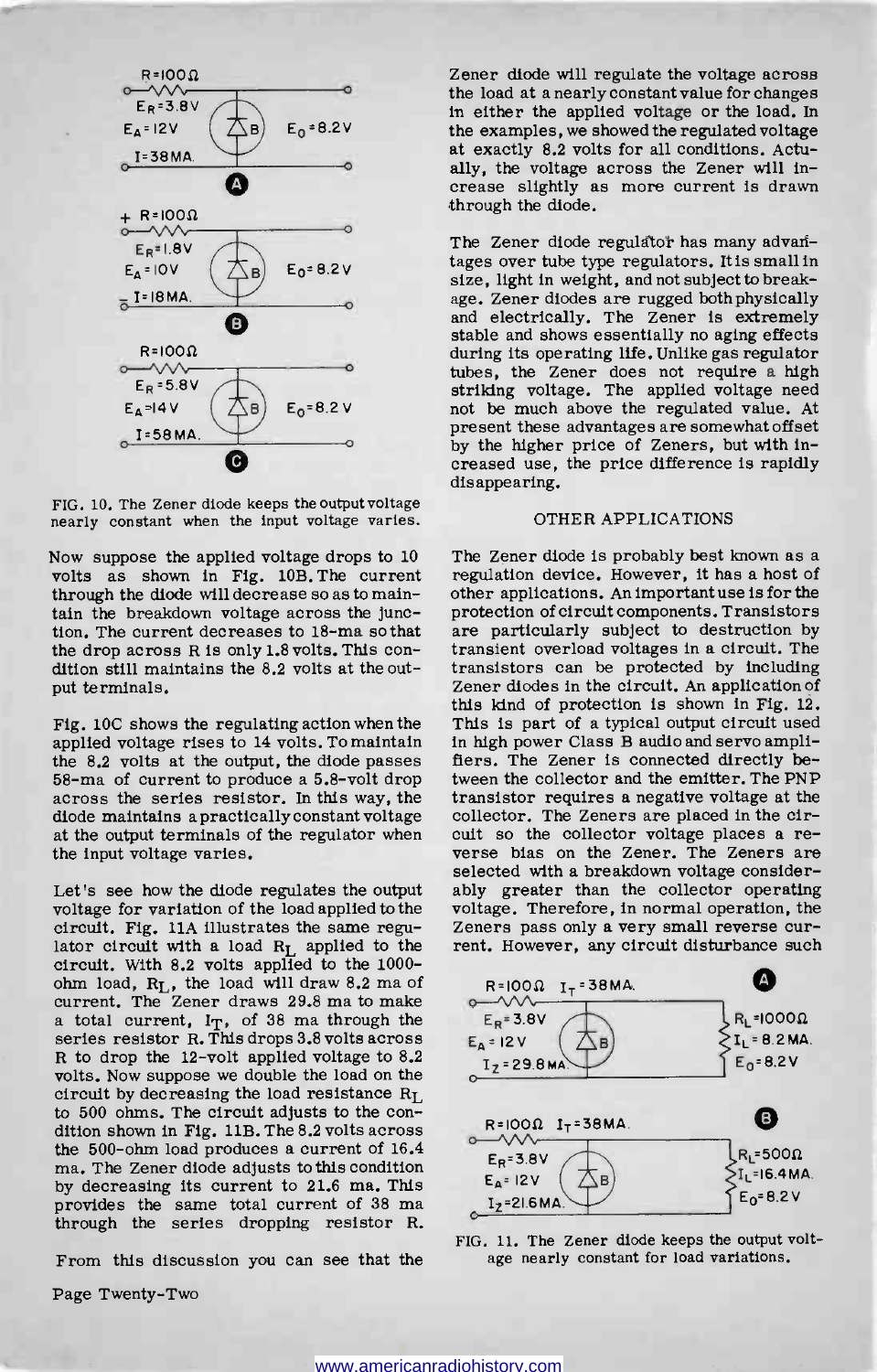

FIG. 12. A pair of Zener diodes protects the

as a transient that causes the collector voltage to exceed the breakdown potential of the Zener will result in heavy conduction and prevent further rise of the collector voltage. In this way, the transistors are protected from excess voltage that would destroy them.

Zener diodes are used to produce a reference<br>element that is the solid state equivalent of a element that is the solid state equivalent of a standard cell. Selected Zeners are combined in a circuit in such a way that the terminal characteristic of one Zener is compensated<br>by opposite terminal characteristics of another Zener. In this way an ultra-stable ref-<br>erence voltage is maintained. It provides the<br>same accuracy as a standard cell.

The fast switching time of Zener diodes makes  $\begin{bmatrix} 1. \end{bmatrix}$ them very useful in high speed computers. The Zener can be switched into or out of breakdown in a small fraction of a microsecond.

In the short time that Zener diodes have been in use, the number of applications has grown rapidly. In the future, we can expect them to be used more and more in new equipment. City

### G. E. TRANSISTORS ON MINUTEMAN MISSILE

SYRACUSE, N.Y. -- Ultra-reliable transistors produced by the General Electric<br>Company at Electronics Park here played an important role in the recent successful firing  $\frac{1}{\text{City}}$ of the Minuteman missile at Cape Canaveral, Florida.

<sup>G</sup>-E transistors are vital components of the Minuteman's delicate guidance system which directs the flight of this Intercontinental Ballistic Missile to its target.

The first firing saw the three -stage, solid fuel Minuteman roar down the Atlantic test range approximately 4000 miles, and drop perfectly on target.

## <sub>ty</sub> and the **Nomination Ballot**

T. E. ROSE, Executive Secretary NRI Alumni Association, 3939 Wisconsin Ave., Washington 16, D. C.

I am submitting this Nomination Ballot for my choice of candidates for the coming election. The men below are those whom I would like to see elected officers for the year 1962.

## (Polls close August 25, 1961)

MY CHOICE FOR PRESIDENT IS

**CONTRACTORS** CONTRACTORS Communication State MY CHOICE FOR FOUR VICE-PRESIDENTS IS 1. City State  $2$ . .........................State ...... , , , , , , , , , , , , , , , , , , 3. . . . . . . . 83 3., . . . . . . . .  $City$ ,  $\ldots, 7.85$  subsequently  $S$  . State  $\ldots$  $4.$ , ... City State Your Signature Address ..................................  $City$  ....,  $\ldots$   $State$  ... Student Number Page Twenty-Three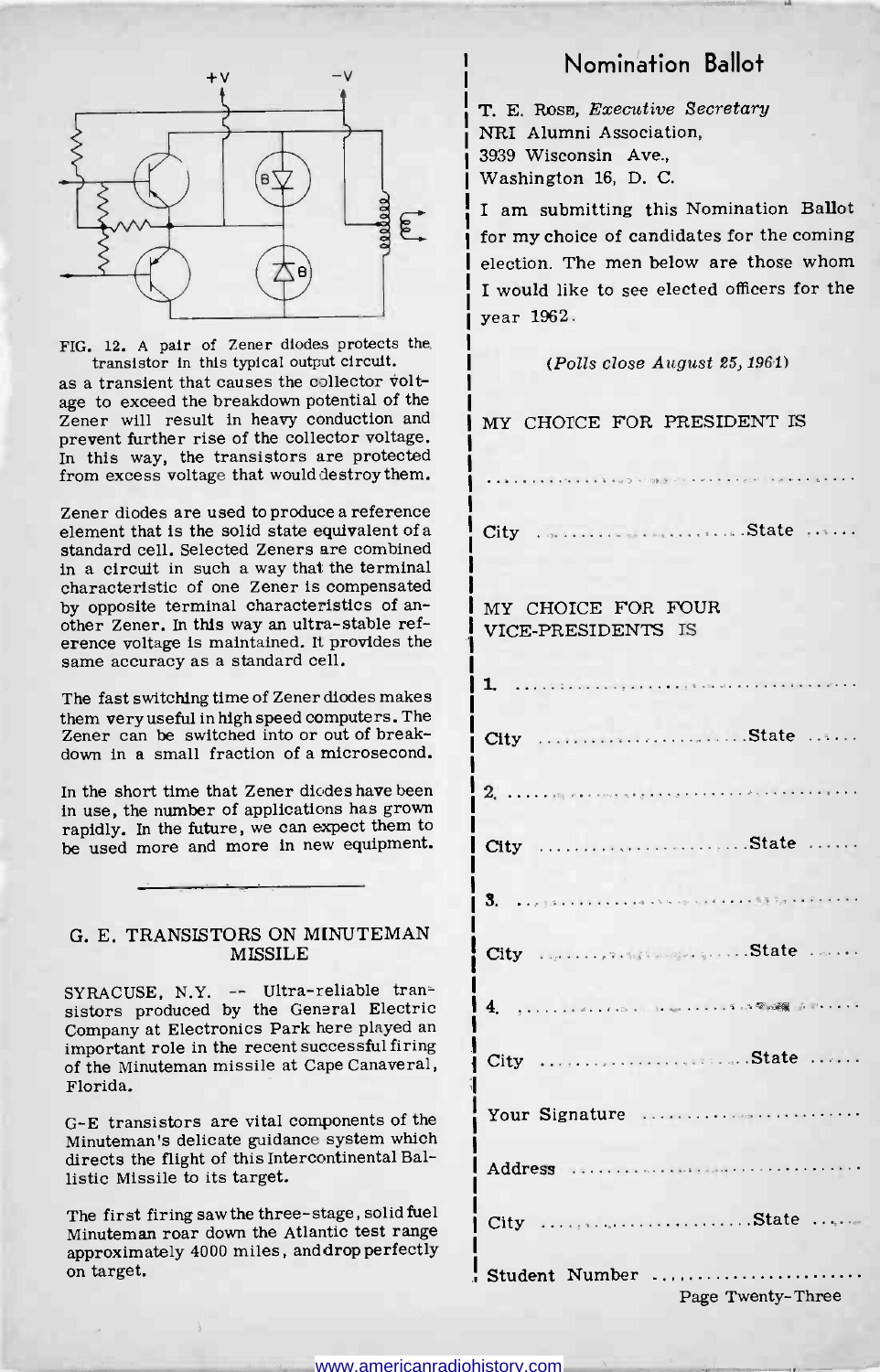

NOMINATIONS FOR 1962

This year's election of officers to serve the Alumni Association for 1962 will be unusual in one respect: F. Earl Oliver of Detroit will not be a candidate for the vice president.

Association. And with good reason. For many years Oliver has served the Association and his chapter, the Detroit Chapter, well and faithfully. His repeated re-election to national office has been a well deserved honor. This Chairman for the first five years, and con-<br>is true, but over a much shorter period, of tinues to take a leading part in its activities. is true, but over a much shorter period, of current Vice Presidents Howard Smith of Springfield, Mass., and John Babcock of the Minneapolis-St. Paul Chapter. All three of<br>these members are ruled out as candidates member of the Association's Board of Directhese members are ruled out as candidates because of the restrictions placed on the reelection of vice presidents by the amendment of Article VI, Section 2, of our Constitution and By -Laws. This amendment was adopted September 1, 1960.

Our first task, of course, will be to nominate our candidates. They will be, for President, the two members receiving the largest number of votes for the Presidency. The candidates for Vice Presidents will be the eight ber of votes for the Presidency. The candi-<br>dates for Vice Presidents will be the eight Chapter can be candidates for re-election<br>members who receive the largest number of as Vice Presidents this year. President Jules votes for a Vice Presidency.

The deadline for nominations is August 25, 1961. Mail your ballot in time to reach NRI by that date. National Headquarters will tally the votes delivered on or before that date, and publish the names of the candidates in the October -November issue of the NRINews. Then, using the ballots included in the October-November issue, members will considered as candidates, selected geographcast their votes for their choice of a President and four Vice Presidents.

and By-Laws.

Go-getter Jules Cohen of the Philadelphia-<br>Camden Chapter will bring his term of office Fill in your ballot and mail it in time to<br>as President to a close on December 31. The reach Washington on or before August 25

President-Elect, whoever he may be, will then become President for 1962 on January 1.

Oliver has been elected as a national officer, Jules Cohen. Although Cohen won handily, first as president then vice president, more Skolnik received a sizable vote, which makes than any other member in the history of the In last year's election, Frank Skolnik of Pittsburgh was nominated to run against him first in the running among the candidates for President this year.

> Skolnik took the lead in establishing the Pittsburgh Chapter in 1953, served as its Chairman for the first five years, and con-Before that, he participated in the formation of the Radio and Television Serviceman's Association of Pittsburgh, has served as a tors, and has been its First Vice President. Skolnik should, therefore, make an able President of the NRIAA. Another member who de- serves serious consideration for President is John Berka of the Minneapolis-St. Paul Chapter.

> As mentioned above, neither F. Earl Oliver of Detroit, Howard Smith of Springfield, Ill., as Vice Presidents this year. President Jules<br>Cohen of the Philadelphia-Camden Chapter likewise cannot be a candidate for national office in this election. But the other Vice President, J. Arthur Ragsdale of the San Francisco Chapter, is eligible as a candidate for either the Presidency or a Vice Presidency.

The election is being conducted as provided mentioned above or listed under "Nomination in Article VI, Section 2, of our Constitution Suggestions." Vote for whomever you wish. The names of other members that may be ically, are given under "Nomination Sugges-<br>tions." But in making your choice of candidates you are not restricted to the names provided only that they are members of the Alumni Association.

reach Washington on or before August 25.

Page Twenty-Four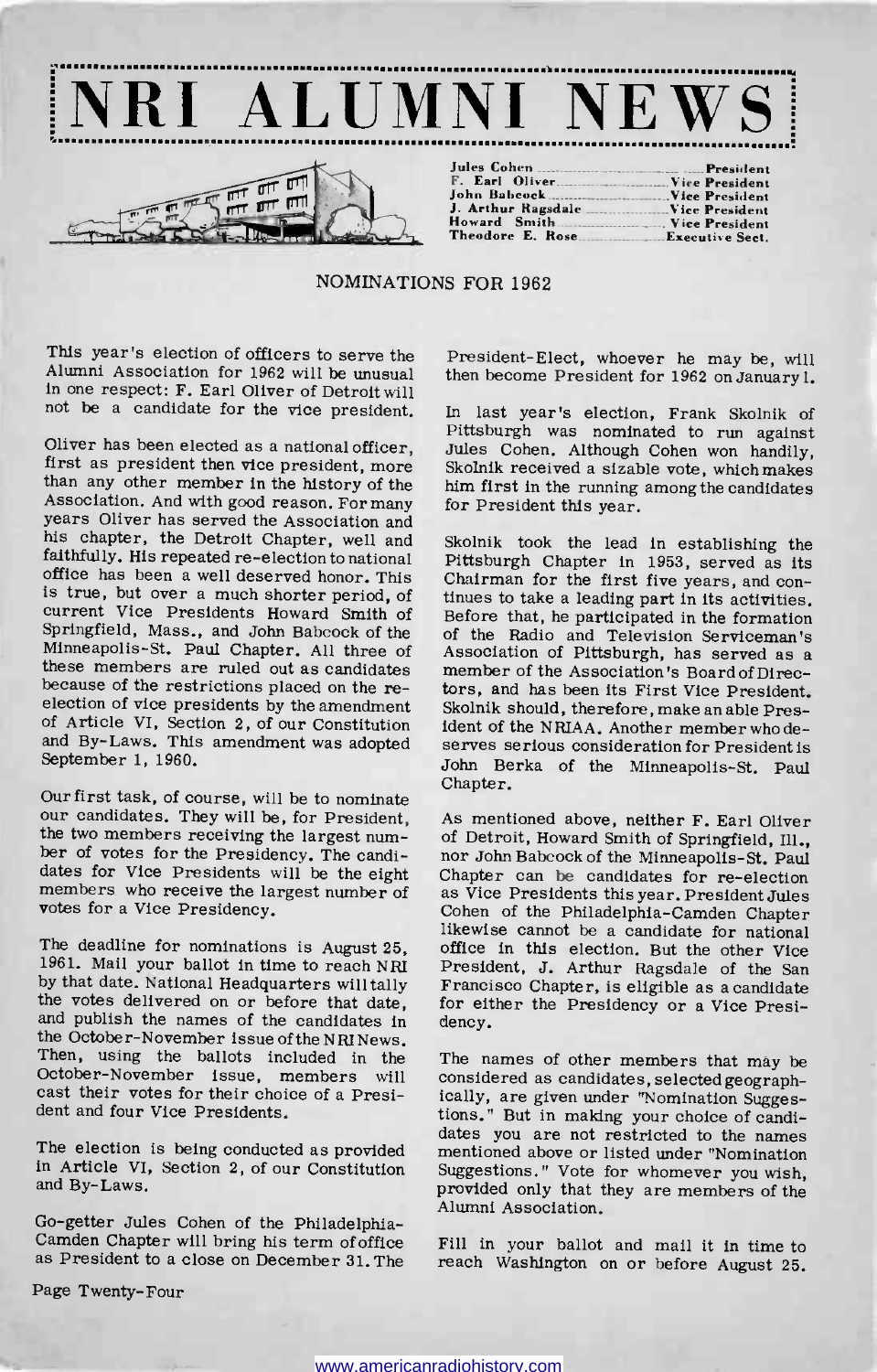## NOMINATIONS FOR 1962 (Use Ballot on Page 23)

Richard L. Norton, Birmingham, Ala.<br>J. M. Warren, Jr., Montgomery, Ala. Elton W. Robbins, Glendale, Ariz. Loral L. Yarbrough, Mesa, Ariz. Luther B. Fishback, N. Little Rock, Ark. Riley F. Brisco, Peel, Ark. Edward Persau, San Francisco, Calif. Anderson Royal, San Francisco, Calif. Reginald Selby, San Francisco, Calif. Eugene DeCaussin, Hollywood, Calif. William Edwards, Norwalk, Calif. Charles J. Esposito, Denver, Colo. Russell D. Palmer, Cunnison, Colo.<br>Albert J. Mead, Danbury, Conn. Roger E. Vallerand, Hartford, Conn. Joseph A. O'Kavage, Dover, Del. Russell S. Dennis, Wilmington, Del. Benjamin L. Harrison, Washington, D. C. Henry C. McKinney, Washington, D. C. Jack J. Bassatt, Jacksonville, Fla. Edgar Bloodworth, Pensacola, Fla. John W. Welch, Atlanta, Ga. Dave R. Nelson, Jr., Marietta, Ga. Dallas McCausey, Ashton, Idaho Joseph H. Bingham, Twin Falls, Idaho Caleb Davis, Chicago, Ill. Leroy Marks, East St. Louis, Ill. H. W. Johnson, Galesburg, Ill. Walter M. Hinz, Moline, Ill. Anthony F. Coppoletti, Rockford, Ill. Warde M. Wagner, Springfield, Ill. Jerry Sadler, Evansville, Ind. George E. Britton, Indianapolis, Ind. Marvin H. Rostenbach, Davenport, Iowa Ross E. Mason, Mason City, Iowa Rhan D. Moats, Sr., Kansas City, Kans. James W. Liotta, Topeka, Kans. Harry W. Pace, Calvert City, Ky. James E. Wingfield, Louisville, Ky. John Conrad, New Orleans, La. Patrick Boudreaux, New Orleans, La. Robert Beaule, Lewiston, Maine Milton H. Huey, Portland, Maine John E. Robinette, Cumberland, Md. Lance M. Hopkins, Salisbury, Md. Arnold Wilder, Springfield, Mass. Orin Hayden, Longmeadow, Mass. Michael Lesiak, Taunton, Mass. William Wade, Jr., New Bedford, Mass. Walter Berbee, St. Paul, Minn. Kermit Olson, Minneapolis, Minn. Elsworth Umbreit, Detroit, Mich. James J. Kelley, Detroit, Mich. Clyde Morrisett, Flint, Mich. Andrew Jabbagy, Flint, Mich. Hubert E. Bailey, Jackson, Miss. Emmett T. Davis, Natchez, Miss. Carl Roshay, Jr., Kansas City, Mo. Warren J. Feldworth, St. Louis, Mo. Joseph T. Lane, Billings, Mont. Milburn H. Parker, Missoula, Mont. Garth Wiltshire, Lincoln, Nebr. Charles R. Boyce, Omaha, Nebr. Donald V. Harper, Carlin, Nev.

M. V. Guillaume, Jeffrey, N. H. George Stylianos, Nashua, N. H. Maryan H. Bouchard, Egg Harbor City, N. J. Warren A. Horn, Palmyra, N. J. Ray R. McCarty, Albuquerque, N. Mex. Harold G. Hopper, Las Cruces, N. Mex. David Spitzer, Brooklyn, N. Y. James Eaddy, Brooklyn, N. Y. S. N. Carter, Brooklyn, N. Y. Frank Zimmer, Long Island City, N. Y. Frank Catalano, New York, N. Y. Hasea M. Wyrick, Elon College, N. C. Jasper F. Waters, Sr., New Bern, N. C. Clyde C. Nyreen, Burlington, N. Dak. Marvin B. Olson, Forbes, N. Dak. Gordon E. Lind, Columbus, Ohio Donald Moser, Orrville, Ohio Clyde A. Rowley, Enid, Okla. Melvin H. Betzer, Sand Spring, Okla. Amiel D. Meihoff, Ocean Lake, Oreg. Mike Rice, Portland, Oreg. Herbert Emrich, Cornell Hgts., Penna. Harvey Morris, Philadelphia, Penna. John Pirrung, Philadelphia, Penna. Joe Burke, Philadelphia, Penna. William Lundy, Pittsburgh, Penna. Howard Tate, Pittsburgh, Penna. Harold J. Rosenberger, Waynesboro, Penna. Charles Miller, Carlisle, Penna. Raymond O. Blachette, Pawtucket, R. I. Charles King, Warwick, R. I. Herbert E. Warren, Jr., Charleston 43, S.C. Vendel Tierney, McColl, S. C. Dallas Martin, Sioux Falls, S. Dak. John F. Drake, Watertown, S. Dak. Basil McKeehan, Elizabethton, Tenn. Robert L. Whitaker, Memphis, Tenn. Frank C. Gonzalaz, El Paso, Texas M. C. Morales, San Antonio, Texas Jay T. Lyon, Heber, Utah Ivan L. Nichols, Salt Lake City, Utah Raymond H. Whisenant, Sr., Danville, Va. Thomas L. Johnson, Richmond, Va. Edward A. Reilly, Bennington, Vt. Delmer C. Austin, St. Johnsbury, Vt. Benjamin Allen, Pasco, Wash. Everette M. Wood, Seattle, Wash. Wm. J. Hancock, Elkview, W. Va. Robert E. Nichols, Nitro, W. Va. Robert D. Wiegner, Eau Claire, Wis. Milton E. Ver Doot, Green Bay, Wis. Mack W. Whitaker, Cheyenne, Wyo. Hal R. Tormey, Moorcroft, Wyo. James Loughlin, Gander, Nfld, Canada Geo. Lee Cameron, Dorchester, NB, Can. K. W. Hemeon, Dartmouth, N. S., Canada D. F. Hayes, London, Ont., Canada R. M. Willows, Gagnon, P. Q., Canada Leo Stern, Hague, Sask., Canada William Newransky, Flin Flon, Man., Canada Peter Mayert, Revelstoke, B. C., Canada John Threewit, Anchorage, Alaska Joseph K. Maunupau, Honolulu, Hawaii

Page Twenty-Five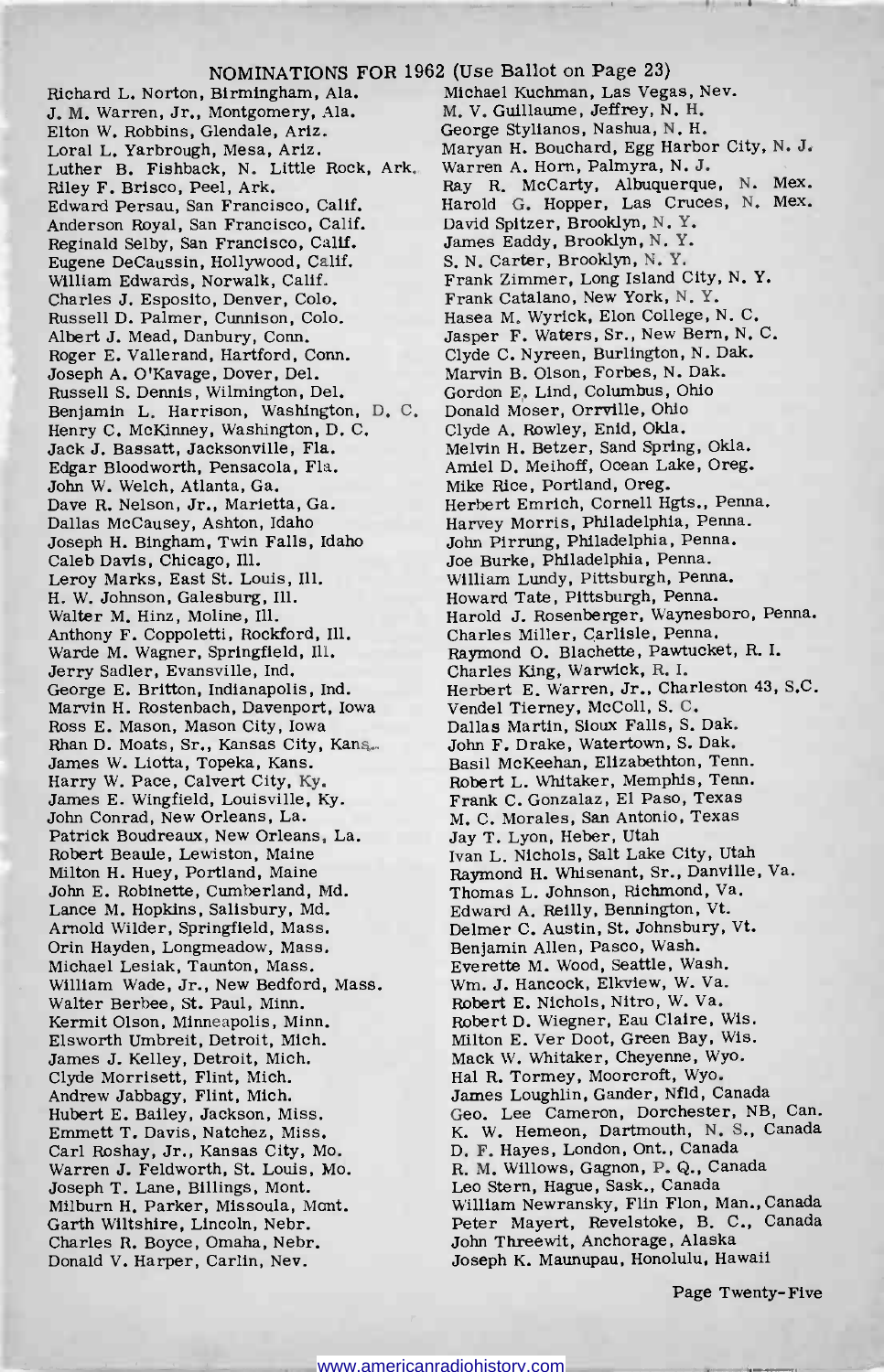## Chapter Chatter

## NRIAA WELCOMES NEW LOCAL CHAPTER

Last March Graduate Thomas Dubose of San suggesting the possibility of forming a new their successful efforts in establishing the local chapter in San Antonio. After the nec-<br>new Chapter. He also explained briefly what<br>essary research, National Headquarters found Graduate Dubose was appointed as Temporary Chairman of the proposed Chapter to get the ball rolling. With the able assistance of Graduates E. V. Garcia, Tom Love and Sam Dentier, Tom Dubose secured the nec- essary number of signatures to an appli- cation for a Chapter, which he forwarded to National Headquarters.

Tom Dubose is an employee of the National Cash Register Company. The Company graciously gave its permission for the organi-<br>zational meeting to be held in the Company's<br>building in downtown San Antonio. NRIAA Antonio to attend the organizational meeting.

The successful candidates were: Tom Dubose, students may join as associate members. Chairman; Joe Garcia, Vice Chairman; Bill Jones, Secretary; and Tom Love, Treasurer. Ted Rose administered the oath of office and installed the officers. He then expressed the

CUMBERLAND VALLEY CHAPTER program Chairman, George Fulks, gave a fine demonstration on servicing AC -DC radio receivers. He gave another such demonstration on servicing transistor radios at the next meeting.

It was decided to have a family -style picnic instead of the regular monthly meeting in August.

New members recently admitted to the Chap-<br>ter are Claude Poole and Norman Frantz. A<br>warm welcome to these new members!

FLINT (SAGINAW VALLEY) CHAPTER, after solving the trouble with a few "dog" TV receivers brought in by members, devoted the entire remainder of a meeting to transistors under the direction of Professor De Jenko. Professor De Jenko explained the basic elements of transistors and the basic rules to follow as well as the safety precautions to take in working on transistor sets. Some of the members present attached such importance to this meeting that they took time off from work in order to attend it.

appreciation of the members and of the NRIAA to Chairman Dubose and his assistants for new Chapter. He also explained briefly what other Chapters are doing and offered a few activities and programs, then turned the meeting over to Chairman Dubose.

The Chairman lead a discussion on dues and scheduling meetings. The membership decided on dues of \$5 a year for the present and voted in favor of holding meetings at 7:30 P. M. on the second and fourth Thursday<br>of each month at the National Cash Register Building, 436 S. Main Avenue, San Antonio. This meeting place is not only excellent in itself but is also conveniently located in the center of the business district.

Executive Secretary Ted Rose flew to San Chapter" for its name -- and it is an excellent Antonio to attend the organizational meeting. choice. Here is an opportunity for NRI men The first item on the program of the organi-<br>zational meeting was the election of officers. Graduates are eligible for full membership; The membership chose "San Antonio Alamo Chapter" for its name -- and it is an excellent in the vicinity to take advantage of the many benefits of memberships of memberships in a local Chapter. Graduate  $\frac{1}{2}$ Those interested in joining the Chapter or attending a meeting as a guest should contact Chairman Tom Dubose, 127 Harcourt St., San Antonio.

> At the next meeting hi-fi was the main subject, with particular interest being given to adjustable speaker baffles. This was followed



Vice -Chairman of the Saginaw Valley Chapter Andy Jobaggy (right) explaining to Bill Duncan and Clyde Morrisett how adjustable baffles work, at a meeting of the Chapter.

Page Twenty-Six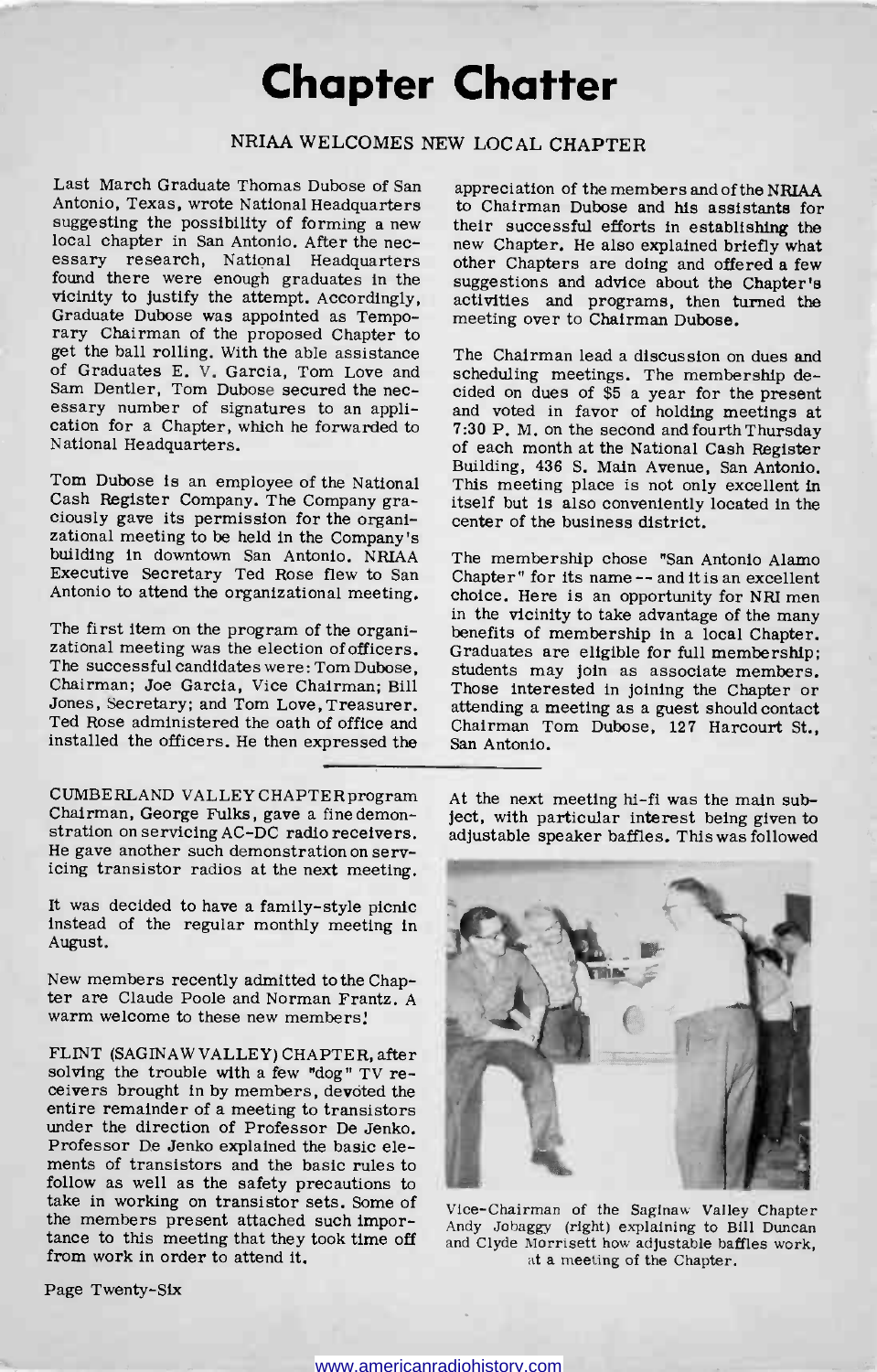by a discussion on how to identify a gassy tube in a TV receiver by the gas burn on the side of the tube.

LOS ANGELES CHAPTER, not to be outdone by the San Francisco Chapter members who toured a TV station, visited Radio Station KMPC in Hollywood, This tour was conducted by Mr. Paul Pierce of the station, who gave a lecture on the early beginnings of the station and explained how it has expanded. The group saw the newsroom where six Western Union Teletype machines were operating and also watched the men at the controls. The members were so enthusiastic about this tour that they considered plans to visit a TV studio.

At another meeting the members explored and discussed a portable 7 -inch TV receiver in the shape of a suitcase, and decided to repair it, also a Magnavox TV receiver which Treasurer Fred Tevis brought in.

bers and then sold, the proceeds to go to the the Chapter's Radio-TV Clinic, which is a chapter's Treasury.  $\qquad \qquad$  feature of the Chapter's monthly meetings. Chapter's Treasury.

At an earlier meeting the resignation of the former Secretary, Earl Allen, was regretfully accepted. Earl was forced to resign the office because of ill health. He served the Chapter faithfully and well for several years. Our very best wishes to you, Earl.

MINNEAPOLIS-ST. PAUL (TWIN CITY) Chapter voted to purchase a Project -A -Scope (a device that will project printed mater and circuitry. (Editor's Note: See the report from the New Orleans Chapter on such equipment in this issue.)

This decision was a result of the Chapter's plans to go very deeply into circuits. This program was inaugurated at the following meeting when John Berka led a discussion on rectifier circuits. But John's discussion precipitated a real hassle as to electron flow new equipment has eliminated this. and current flow. The members agreed that they will spend more time on the subject.

Because July is such a popular vacation month, the members voted to forego a meeting for that month. The next meeting was scheduled to be held on August 10.

NEW ORLEANS CHAPTER is enthusiastic about its new equipment which was purchased to make its meetings even more interesting and helpful to the members. See the accom- panying photo.

In the photo Pat Boudreaux is standing back



New Orleans Chapter's new equipment in use ata meeting.

Secretary Earl Dycus donated a Hoffman TV Dobard, seated at the extreme right. He was set to the Chapter to be repaired by the mem- unable to repair the set so he brought it to of and operating the Chapter's new opaque projector. He is throwing on the screen the schematic of a set brought in by Frederick Dobard, seated at the extreme right. He was the Chapter's Radio-TV Clinic, which is a Chairman Herman Blackford is lecturing to the members through a Public Address system (also owned by the Chapter) showing the proper manner in which to repair the set. He is being followed by Pat Boudreaux with the projector.

> Secretary Grossman rightfully felt that this equipment and demonstration would be of interest to other Chapters. He states that experience has shown that with the schematic blown up before them and using the public address system so that everyone can hear the lecture clearly and easily, crowding around the set is avoided, everyone is relaxed and comfortable, everybody is more interested and gets more out of the lectures and demonstrations. Louis says that before obtaining this equipment their trouble was that members would form separate groups of their own in order to discuss problems but that the

> Our thanks to the New Orleans Chapter and to Louis Grossman. Other Chapters please take notice. You may want to get similar equipment in order to make the same improvement in your meetings.

> NEW YORK CITY CHAPTER'S Chairman Dave Spitzer and Julius Greico traced a defect in the age circuit of the Chapter's TV set, using an oscilloscope, and Jim Eaddy told how to troubleshoot a transistor radio receiver using the oscilloscope.

There was more on the oscilloscope at the

Page Twenty-Seven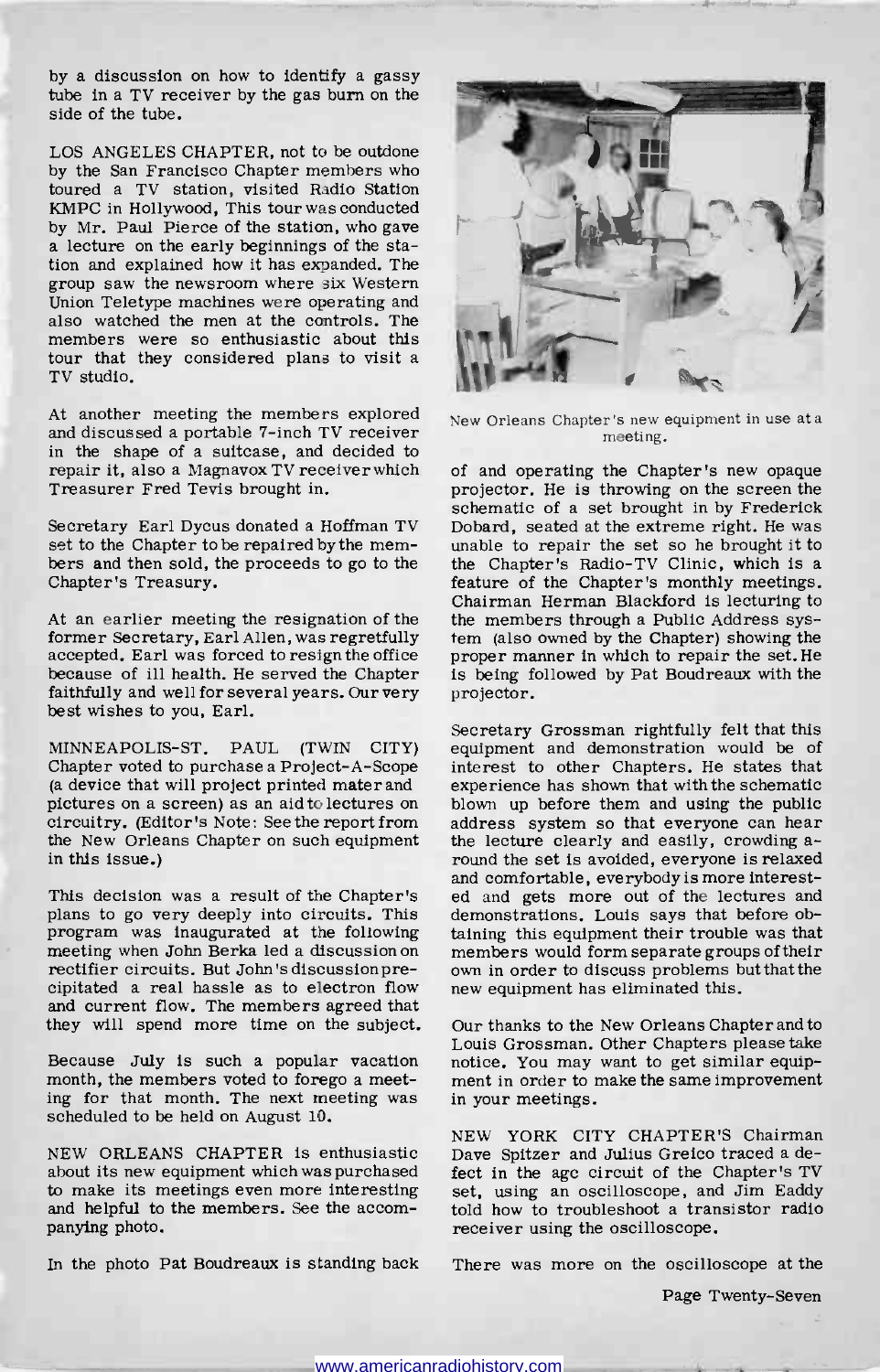next meeting. Julius Greico demonstrated how At another meeting Mr. Clement McKelvey, to calibrate one and explained the basic op- a teacher of Electronics in a local school and to calibrate one and explained the basic operation of a scope. Dave Spitzer then introduced a defect in the Chapter's TV set and talk on power supply and its defects. Mr. Julius used the scope to trace the defect. The members felt that they got a great deal of good out of these demonstrations.

As customary, the Chapter has suspended meetings during July and August. The members feel that the past year was a pretty good one for the Chapter but they are looking forward to making the coming year an even bet-<br>ter one.

PHILADELPHIA-CAMDEN CHAPTER is busy with final plans for its banquet in<br>October. This promises to be quite a social SAN FRANCISCO CHAPTER members en-October. This promises to be quite a social affair.

ability of one of its newer members, Bill trol panels, the operation of the image-or-<br>Davis, as a speaker on servicing techniques. this the TV cameras in the studios, the micro-Davis, as a speaker on servicing techniques. He delivered a talk and demonstration on the scope which the members felt was exceptionally practical and helpful.

Another meeting featured Al Kushner, Field Engineer for Jerrold Electronics, as guest speaker, who gave a talk on antenna distribution systems and amplifiers. Mr. membership in the station. Kushner was very thorough in his treatment of the subject. The members were so pleased with him that they invited him to return for another talk in the Fall. Obtaining Mr. Kushner as a guest speaker was arranged with Morris Green, President of the Almo Radio Company of Philadelphia. Mr. Green is very Persau worked with other members on the cooperative with the Chapter and the members power supply and audio section of this excooperative with the Chapter and the members are properly appreciative.

bers with their "tough dog" problems.<br>Four new members have been admitted to membership in the Chapter since those reported in the last issue of the NRI News. They are James Repose, Dan Ferris, James Mintzer and Carl Bach. Our congratulations to these new members:

The Chapter suspended its regular meeting for July and August but will hold the Service<br>Night meetings for the benefit of those memhers who wish to make use of the Chapter's if "it had had it." equipment. A surprising number of members take advantage of this opportunity.

PITTSBURGH CHAPTER held a meeting with the RTSA of Pittsburgh, at which Mr. Powell of Delco Radio, Kokomo, Ind., gave a very Norman Charest, Chairman: Ray Sauer, Vice-<br>interesting talk on the use of transistor re- Chairman; John Park, Secretary; and Sam interesting talk on the use of transistor receivers as automobile radios.

Chairman Howard Tate displayed TV wave - shapes on the scope and he and William Lundy and Charles Kelly discussed horizontal sweep McLellan, and Joseph Gaze. Joe Gaze was troubles, their causes and remedy.

At another meeting Mr. Clement McKelvey, a teacher of Electronics in a local school and an honorary member of the Chapter, gave a McKelvey's lectures are always very clear and to the point, so that all members find them easy to understand and follow. Mr. McKelvey was also scheduled to deliver a talk and demonstration on gated AGC with a blackboard and a Westinghouse receiver at the next meeting.

Three new members have been admitted to the Chapter: Burnard Clark, Bill Zeis, and Alexander Bizakis. Glad to number you among the membership, gentlemen:

The Chapter is particularly pleased with the He explained the technical details of the conjoyed a  $2-1/2$  hour tour of TV station KQED conducted by Chief Engineer Robert J. Nissen. trol panels, the operation of the image-orwave transmission of the programs from the studios to the broadcasting tower 7 miles away on San Bruno Mountain. The station is<br>owned and operated by a non-profit community corporation. The programs consist of adult educational courses. The members voted in favor of appropriating \$10 for a

> At a subsequent meeting Anderson Royal, Chairman of the Program Committee, discussed i-f, converter, and rf stages of the Chapter's Radio "mock-up" construction and at the Chapter's "shop night" Chairman Ed Persau worked with other members on the perimental radio. Phil Stearns helped mem-

> David J. Webster has become a member of the Chapter. Congratulations, Dave;

> SPRINGFIELD (MASS.) CHAPTER held its last shop meeting of the summer at Arnold Wilder's Shop in Springfield. Members brought in three TV sets and two radio receivers. All were put in working order with the exception of one old "dog" which looked as

> Elections for officers for the next season beginning in the Fall were then held. Last season's officers were unanimously re-elected for another term by voice vote. They are: Norman Charest, Chairman: Ray Sauer, Vice-Infantino, Treasurer.

> Also unanimously elected, to the Executive Committee, were Howard Smith, Rupert also appointed to the Refreshment Committee

Page Twenty-Eight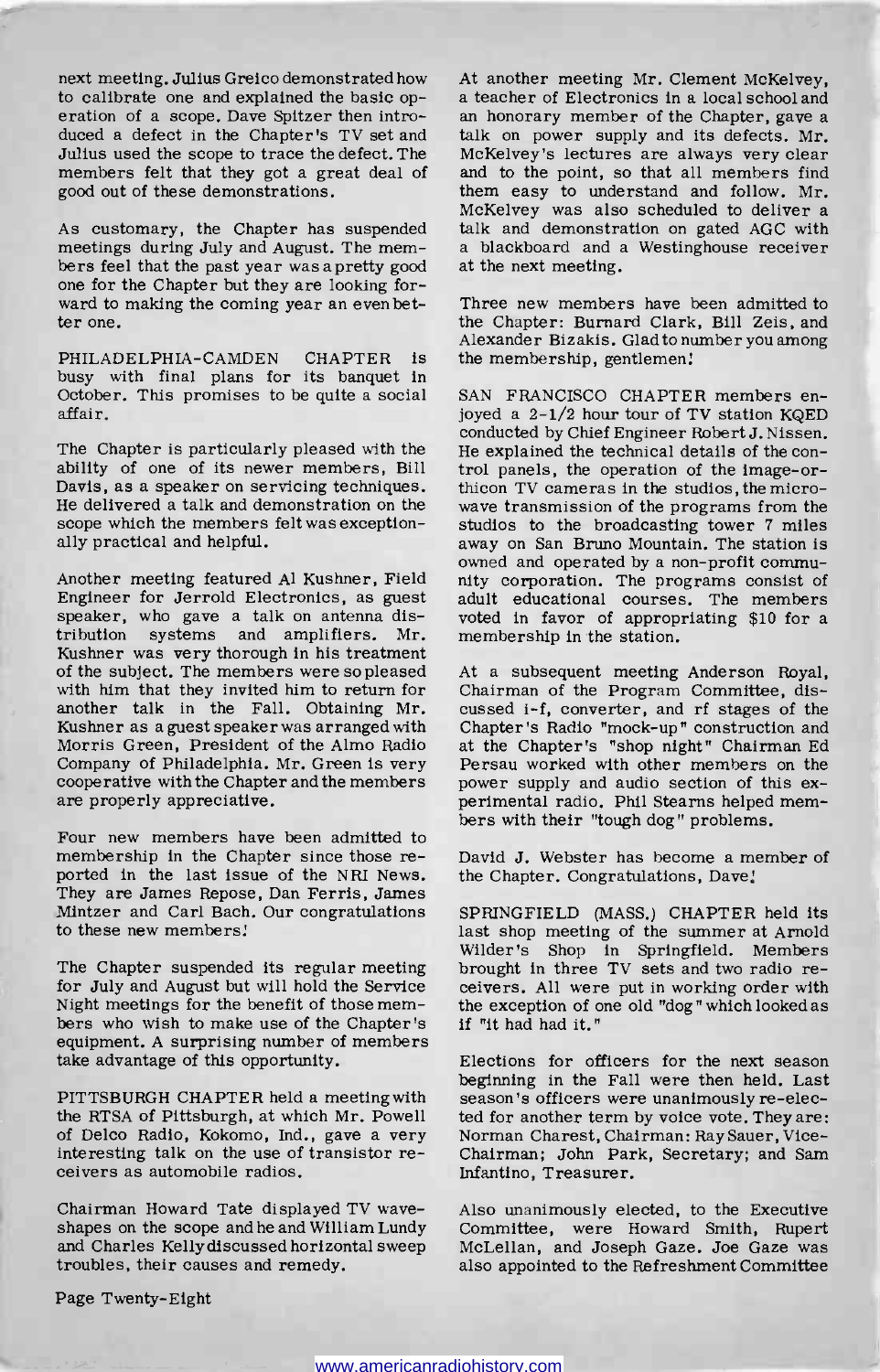by the Chairman, with the consent of the members, Arnold Wilder as his alternate. The election or appointment to the various Sunset Blvd., L.A. Chairman: Eugene other committees was postponed until the first DeCaussin, 5870 Franklin Ave., Apt. 203. other committees was postponed until the first meeting in the Fall, which will be held on Hollywood, Calif.<br>September 8 at the regular meeting place,<br>the Army Reserve Center. MILWAUKEE CHAPTER meets 8:00 P.M.. the Army Reserve Center.

In a talk which he made at the end of the meeting, Chairman Norman Charest included a discussion on the purchase of equipment for sed their appreciation to Mr. and Mrs Arnold MINNEAPOLIS-ST. PAUL (TWIN CITIES) Wilder for the use of their shop for the Chap-<br>ter's Shop Meetings.

SOUTHEASTERN MASSACHUSETTS CHAP-<br>TER was pleased to welcome its newest member, Alfred C. Fleck, to membership in the Chapter.

Manuel Souza, a full-time Radio-TV serviceman, delivered a practical and informative itoulas St., New Orleans, La. talk on AGC troubles.

Chapter members held their customary an- nual banquet meeting at the Hangar's Night Club, Acushnet, Mass. The feature of the evening was a steak dinner followed by a very entertaining floor show.

Jim Donnelly agreed to bring in a TV set to be analyzed stage by stage at the meetings. This program should provide valuable prac- tical suggestions to the members.

## Directory of Local Chapters

Local chapters of the NRI Alumni Association cordially<br>welcome visits from all NRI students and graduates as guests or prospective members. For more information contact the Chairman of the chapter you would like to visit or consider joining.

CHICAGO CHAPTER meets 8:00 P.M., 2nd and 4th Wednesday of each month, 666 Lake Shore Dr., West Entrance, 33rd Floor, Chicago. Chairman: Edwin Wick, 4928 W. Drummond Pl., Chicago, Ill.

DETROIT CHAPTER meets 8:00 P.M., 2nd and 4th Friday of each month, St. Andrews Hall, 431 E. Congress St., Detroit. Chairman: James Kelley, 1140 Livernois, Detroit, Mich.

FLINT (SAGINAW VALLEY) CHAPTER month, home of John Alves, 57 Allen Blvd., meets 8:00 P. M., 2nd Wednesday of each Swansea, Mass. Chairman: Edward Bednarz, meets 8:00 P. M., 2nd Wednesday of each month, Andrew Jobbagy's Shop, G-5507 S. Saginaw Rd., Flint. Chairman: William R. Jones, 610 Thomson St., Flint, Michigan.

CHAPTER meets 7:30 P.M., 2nd Thursdayof each month, at homes or shops of its members. Chairman: Harold J. Rosenberger, R.D. 1, Norman Chairman: Waynesboro, Pa., 1650R11. field, Mass. Waynesboro, Pa., 1650R11.

LOS ANGELES CHAPTER meets 8:00 P.M., 2nd and last Saturday of each month, 5938 Sunset Blvd., L.A. Chairman: Eugene Hollywood, Calif.

MILWAUKEE CHAPTER meets 8:00 P.M., 3rd Tuesday of each month, Radio-TV Store and Shop of S. J. Petrich, 5901 W. Vliet St., Milwaukee. Chairman: Philip Rinke, RFD 3, Box 356, Pewaukee, Wis.

CHAPTER meets 8:00 P.M., 2nd Thursday of each month, Walt Berbee's Radio-TV Shop. 915 St. Clair St., St. Paul. Chairman: Kermit Olson, 5705 36th Ave., S., Minneapolis, Minn.

NEW ORLEANS CHAPTER meets 8:00 P.M., 2nd Tuesday of each month, home of Louis Grossman, 2229 Napoleon Ave., New Orleans. Chairman: Herman Blackford, 5301 Tchoup-

NEW YORK CITY CHAPTER meets 8:30 P.M., 1st and 3rd Thursday of each month, St. Marks Community Center, 12 St. Marks Pl., New York City. Chairman: David Spitzer, 2052 81st St., Brooklyn, N.Y.

PHILADELPHIA -CAMDEN CAHPTER meets 8:00 P. M., 2nd and 4th Monday of each month, K of C Hall, Tulip and Tyson Sts., Philadelphia. Chairman: Herbert Emrich, 2826 Garden Lane, Cornwell Heights, Pa.

PITTSBURGH CHAPTER meets 8:00 P.M., 1st Thursday of each month, 436 Forbes St., Pittsburgh. Chairman: Howard Tate, 615 Caryl Dr., Pittsburgh, Pennsylvania.

SAN ANTONIO ALAMO CHAPTER meets 7:30 P. M., 2nd and 4th Thursday of each month, National Cash Register Co., 436 S. Main Ave., San Antonio. Chairman: Thomas DuBose, 127 Harcourt, San Antonio.

SAN FRANCISCO CHAPTER meets 8:00 P.M., 1st Wednesday of each month, 147 Albion St., San Francisco. Chairman: E. J. Persau, 1224 Wayland St., San Francisco, Calif.

SOUTHEASTERN MASSACHUSETTS CHAP-TER meets 8:00 P.M., last Wednesday of each month, home of John Alves, 57 Allen Blvd., 184 Grinnel St., Fall River, Mass.

P.M., 1st Friday of each month, U.S. Army<br>HAGERSTOWN (CUMBERLAND VALLEY) Hdqts. Building, 50 East St., Springfield, and SPRINGFIELD (MASS.) CHAPTERmeets 7:00 on Saturday following 3rd Friday of each month at a member's shop. Chairman: Norman Charest, 43 Granville St., Spring-

Page Twenty-Nine